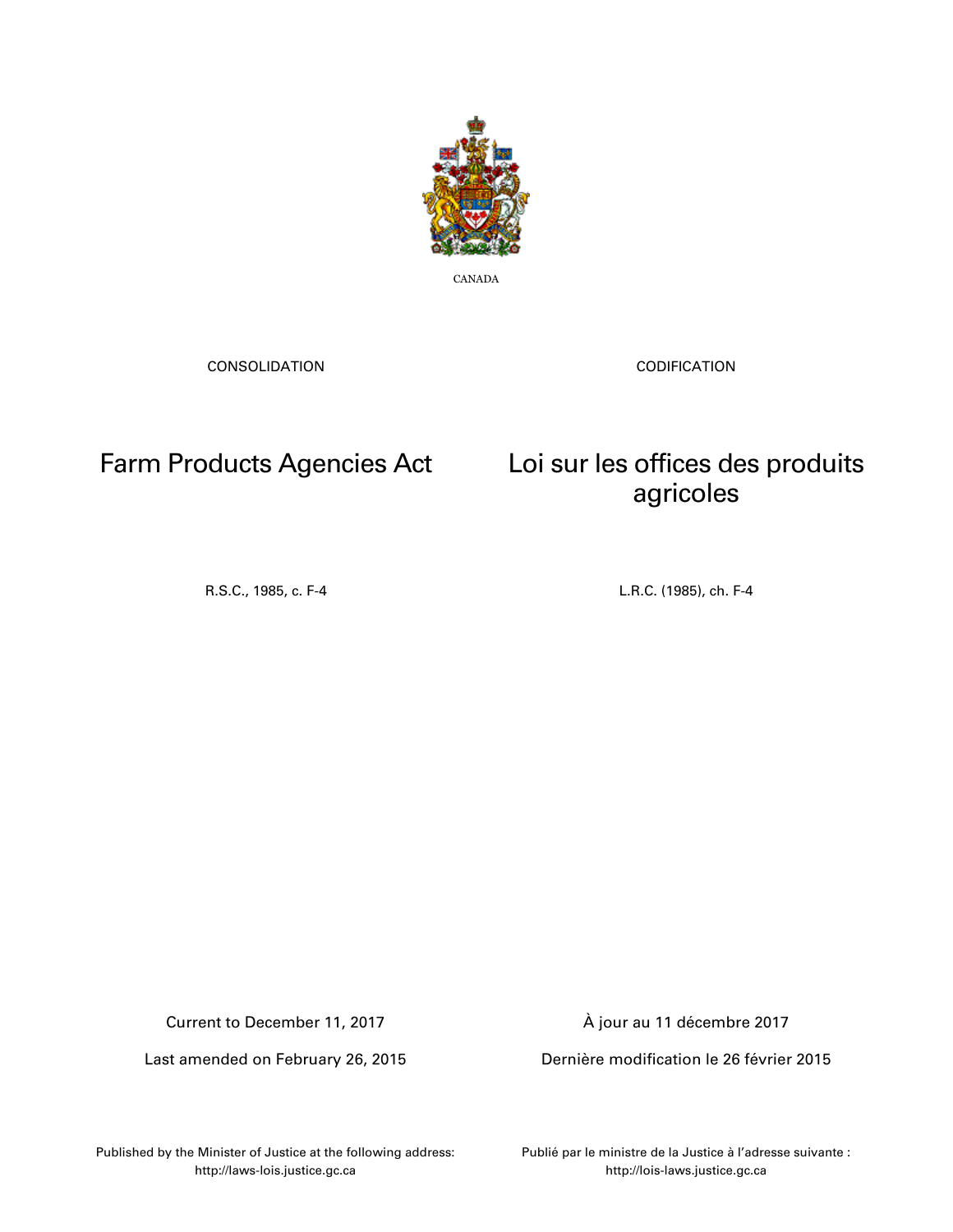### **OFFICIAL STATUS OF CONSOLIDATIONS**

Subsections 31(1) and (2) of the *Legislation Revision and Consolidation Act*, in force on June 1, 2009, provide as follows:

**31 (1)** Every copy of a consolidated statute or consolidated regulation published by the Minister under this Act in either print or electronic form is evidence of that statute or regulation and of its contents and every copy purporting to be published by the Minister is deemed to be so published, unless the contrary is shown.

### **Inconsistencies in Acts Incompatibilité — lois**

**(2)** In the event of an inconsistency between a consolidated statute published by the Minister under this Act and the original statute or a subsequent amendment as certified by the Clerk of the Parliaments under the *Publication of Statutes Act*, the original statute or amendment prevails to the extent of the inconsistency.

This consolidation is current to December 11, 2017. The last amendments came into force on February 26, 2015. Any amendments that were not in force as of Decem‐ ber 11, 2017 are set out at the end of this document un‐ der the heading "Amendments Not in Force".

### **CARACTÈRE OFFICIEL DES CODIFICATIONS**

Les paragraphes 31(1) et (2) de la *Loi sur la révision et la* codification des textes législatifs, en vigueur le 1<sup>er</sup> juin 2009, prévoient ce qui suit :

### **Published consolidation is evidence Codifications comme élément de preuve**

**31 (1)** Tout exemplaire d'une loi codifiée ou d'un règlement codifié, publié par le ministre en vertu de la présente loi sur support papier ou sur support électronique, fait foi de cette loi ou de ce règlement et de son contenu. Tout exemplaire donné comme publié par le ministre est réputé avoir été ainsi publié, sauf preuve contraire.

**(2)** Les dispositions de la loi d'origine avec ses modifications subséquentes par le greffier des Parlements en vertu de la *Loi sur la publication des lois* l'emportent sur les dispositions incompatibles de la loi codifiée publiée par le ministre en vertu de la présente loi.

### **NOTE NOTE**

Cette codification est à jour au 11 décembre 2017. Les dernières modifications sont entrées en vigueur le 26 février 2015. Toutes modifications qui n'étaient pas en vigueur au 11 décembre 2017 sont énoncées à la fin de ce document sous le titre « Modifications non en vigueur ».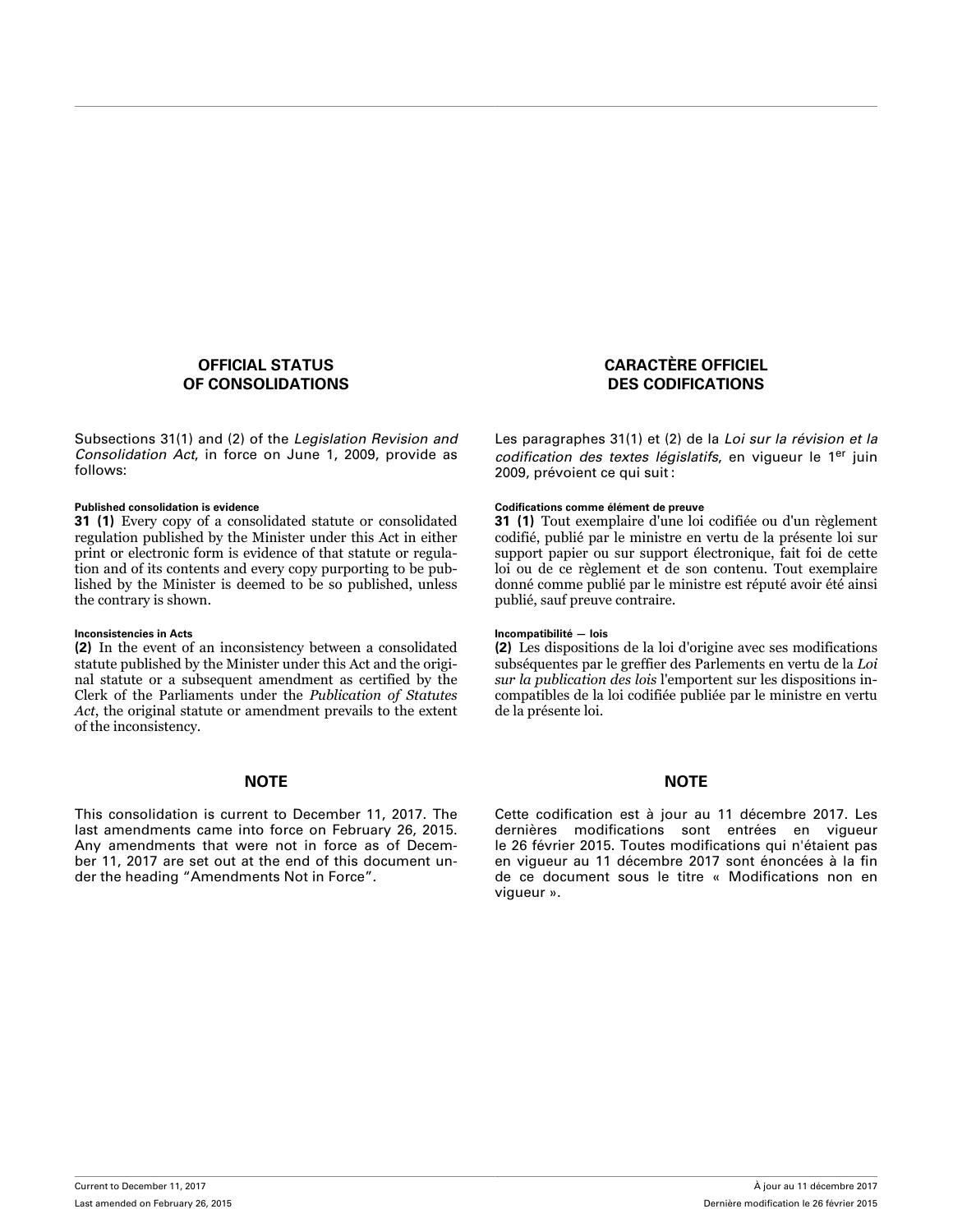### **TABLE OF PROVISIONS TABLE ANALYTIQUE**

**An Act to establish the National Farm Products Council and to authorize the establishment of agencies for farm products**

[Interpretation](#page-5-0) **Définitions** 

**2** Definitions **2** Définitions

### **[PART I](#page-8-0)**

### National Farm Products Council

- [Establishment](#page-8-0) [Création](#page-8-0)
- **3** [Council established](#page-8-0) **3** [Création du Conseil](#page-8-0)
- **4** [Chairman to preside](#page-9-0) **4** [Présidence](#page-9-0)
- **5** [Salaries and fees](#page-9-0) **5** [Rémunération](#page-9-0)
	-
- 
- -
- **8** [Where hearing to be held](#page-13-0) **8** [Audience obligatoire](#page-13-0)
- 
- [Organization](#page-15-0) [Organisation](#page-15-0)
- **11** Head office **11** [Siège](#page-15-0)
- 
- 
- **14** [Superannuation](#page-15-0) **14** [Pension](#page-15-0)
- **15** [Report to Parliament](#page-15-0) **15** [Rapport au Parlement](#page-15-0)

**Loi créant le Conseil national des produits agricoles** et autorisant la création d'offices des produits **agricoles**

### [Short Title](#page-5-0) **Title 1966** Short Title 1966 Short Title abrégé

**1** [Short title](#page-5-0) **1** [Titre abrégé](#page-5-0)

### **[PARTIE I](#page-8-0)**

### Conseil national des produits agricoles

- 
- 
- 
- [Duties and Powers](#page-10-0) **Mission** et pouvoirs
- **6** [Duties of Council](#page-10-0) **6** [Mission du Conseil](#page-10-0)
- **7** [Powers of Council](#page-10-0) **7** [Pouvoirs du Conseil](#page-10-0)
	- [Public Hearings](#page-13-0) **Audiences** publiques
		-
- **9** [Public notice](#page-14-0) **9** [Avis public](#page-14-0)
- **10** [Rules of procedure](#page-14-0) **10** [Règles de procédure](#page-14-0)
	-
- **12** [By-laws](#page-15-0) **12** [Règlements administratifs](#page-15-0)
- **13** [Staff](#page-15-0) **13** [Personnel](#page-15-0)
	-

[Annual Report](#page-15-0) **Rapport** annuel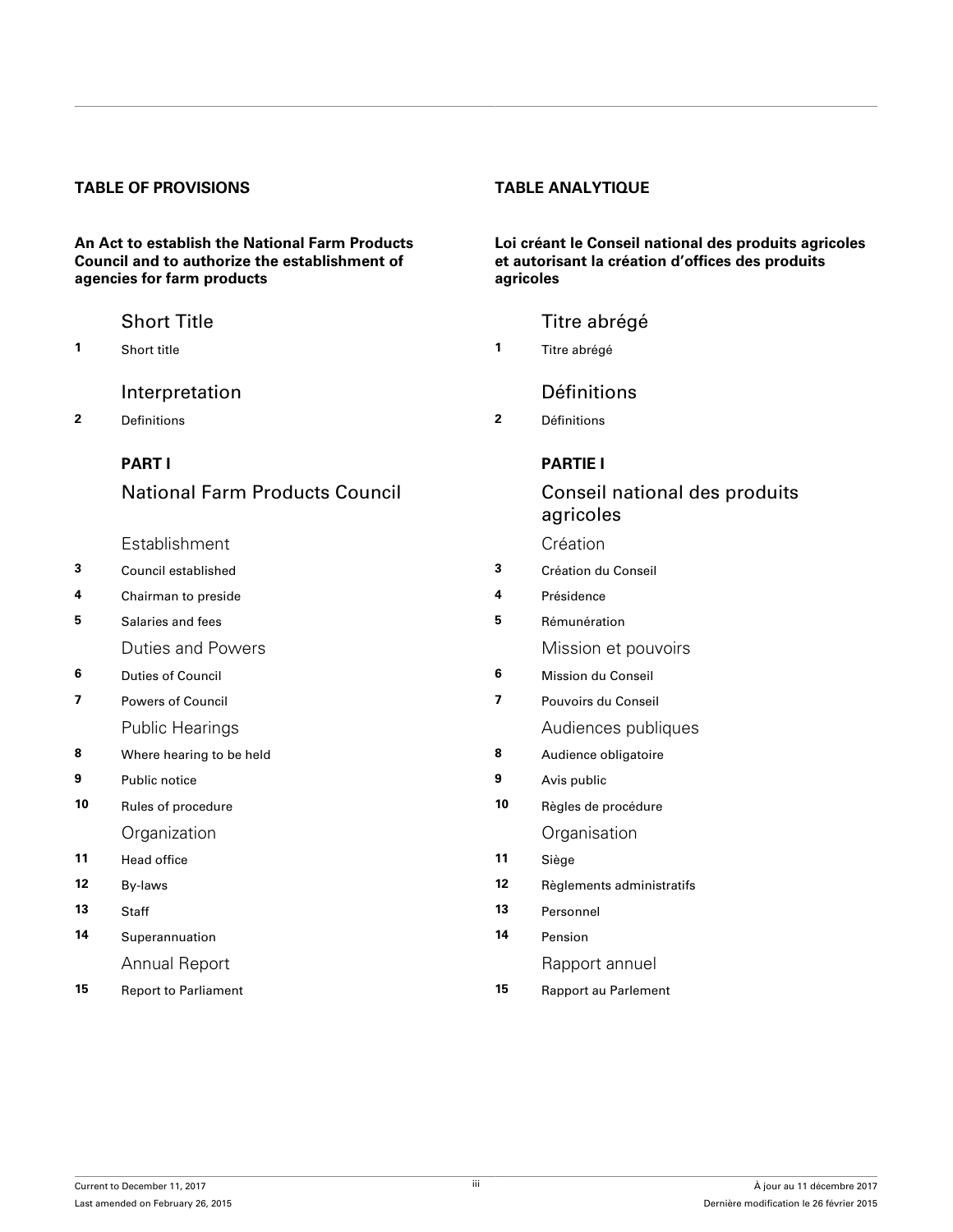### **[PART II](#page-16-0)**

## Farm Products Marketing Agencies

[Establishment](#page-16-0) [Création](#page-16-0)

| 16 | <b>Establishment of agencies</b>       | 16 | Création des offices                         |
|----|----------------------------------------|----|----------------------------------------------|
| 17 | Contents of proclamation               | 17 | Contenu de la proclamation                   |
|    | Membership of Agencies                 |    | Composition des offices                      |
| 18 | Appointment                            | 18 | Nomination                                   |
| 19 | Chairman                               | 19 | Président                                    |
| 20 | Salaries and fees                      | 20 | Rémunération                                 |
|    | <b>Objects and Powers</b>              |    | Mission et pouvoirs                          |
| 21 | Objects                                | 21 | Mission                                      |
| 22 | Powers                                 | 22 | Pouvoirs                                     |
| 23 | Where marketing plan makes allocation  | 23 | Quotas                                       |
|    | General                                |    | Dispositions générales                       |
| 24 | <b>Employment of staff</b>             | 24 | Personnel                                    |
| 25 | Agency may make by-laws                | 25 | Règlements administratifs                    |
| 26 | Not agent of Her Majesty               | 26 | Qualité de mandataire de Sa Majesté          |
|    | Financial                              |    | Dispositions financières                     |
| 27 | Conduct of financial operations        | 27 | Autonomie financière                         |
| 28 | Payment by Minister of Finance         | 28 | Subvention initiale                          |
| 29 | Audit                                  | 29 | Vérification                                 |
|    | <b>Annual Report</b>                   |    | Rapport annuel                               |
| 30 | <b>Report to Parliament</b>            | 30 | Rapport au Parlement                         |
|    | Agreements                             |    | Accords                                      |
| 31 | Federal-provincial agreements          | 31 | Accords fédéro-provinciaux                   |
| 32 | Competition Act not to apply           | 32 | Non-application de la Loi sur la concurrence |
|    | Inspectors                             |    | Inspecteurs                                  |
| 33 | Inspectors                             | 33 | Inspecteurs                                  |
| 34 | Powers of inspectors                   | 34 | Pouvoirs des inspecteurs                     |
| 35 | Obstruction of inspectors              | 35 | <b>Fntrave</b>                               |
|    | Recovery of Debts Due an Agency        |    | Recouvrement des dettes dues à un office     |
| 36 | Licence fees, levies and charges       | 36 | Frais de licence, prélèvements et taxes      |
|    | Offences and Punishment                |    | Infractions et peines                        |
| 37 | Contravention of Act, regulation, etc. | 37 | Contraventions                               |
|    | Winding-up of Agencies                 |    | Dissolution des offices                      |
| 38 | Winding-up of an agency                | 38 | Modalité                                     |

produits de ferme

Offices de commercialisation des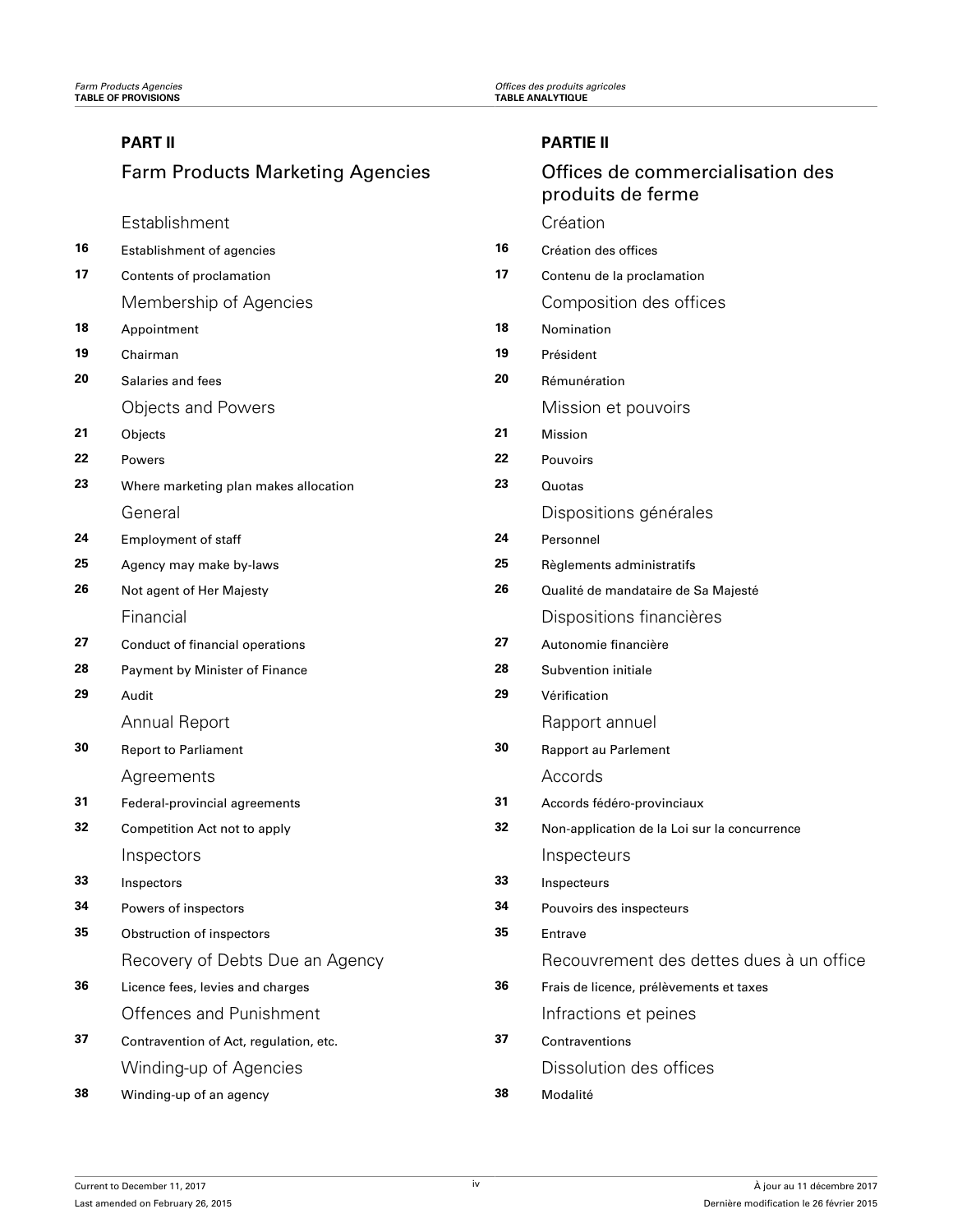### **[PART III](#page-27-0)**

## Farm Products Promotion and Research Agencies

[Establishment](#page-27-0) [Création](#page-27-0)

- **39** [Establishment of agencies](#page-27-0)
- **40** [Contents of proclamation](#page-27-0)
- 
- 
- **43** [Application of certain provisions of Part II](#page-31-0)
- **44** [Levies and charges](#page-31-0)
- **45** [Offences and punishment](#page-31-0)
- **46** [Information obtained under Customs Act](#page-32-0)

### **[PARTIE III](#page-27-0)**

### Offices de promotion et de recherche

| 39 | Establishment of agencies                    | 39 | Création des offices                                  |
|----|----------------------------------------------|----|-------------------------------------------------------|
| 40 | Contents of proclamation                     | 40 | Contenu de la proclamation                            |
| 41 | Object                                       | 41 | <b>Mission</b>                                        |
| 42 | <b>Powers</b>                                | 42 | <b>Pouvoirs</b>                                       |
| 43 | Application of certain provisions of Part II | 43 | Application de certaines dispositions de la partie II |
| 44 | Levies and charges                           | 44 | Taxes et prélèvements                                 |
| 45 | Offences and punishment                      | 45 | Infractions et peines                                 |
| 46 | Information obtained under Customs Act       | 46 | Communication des renseignements douaniers            |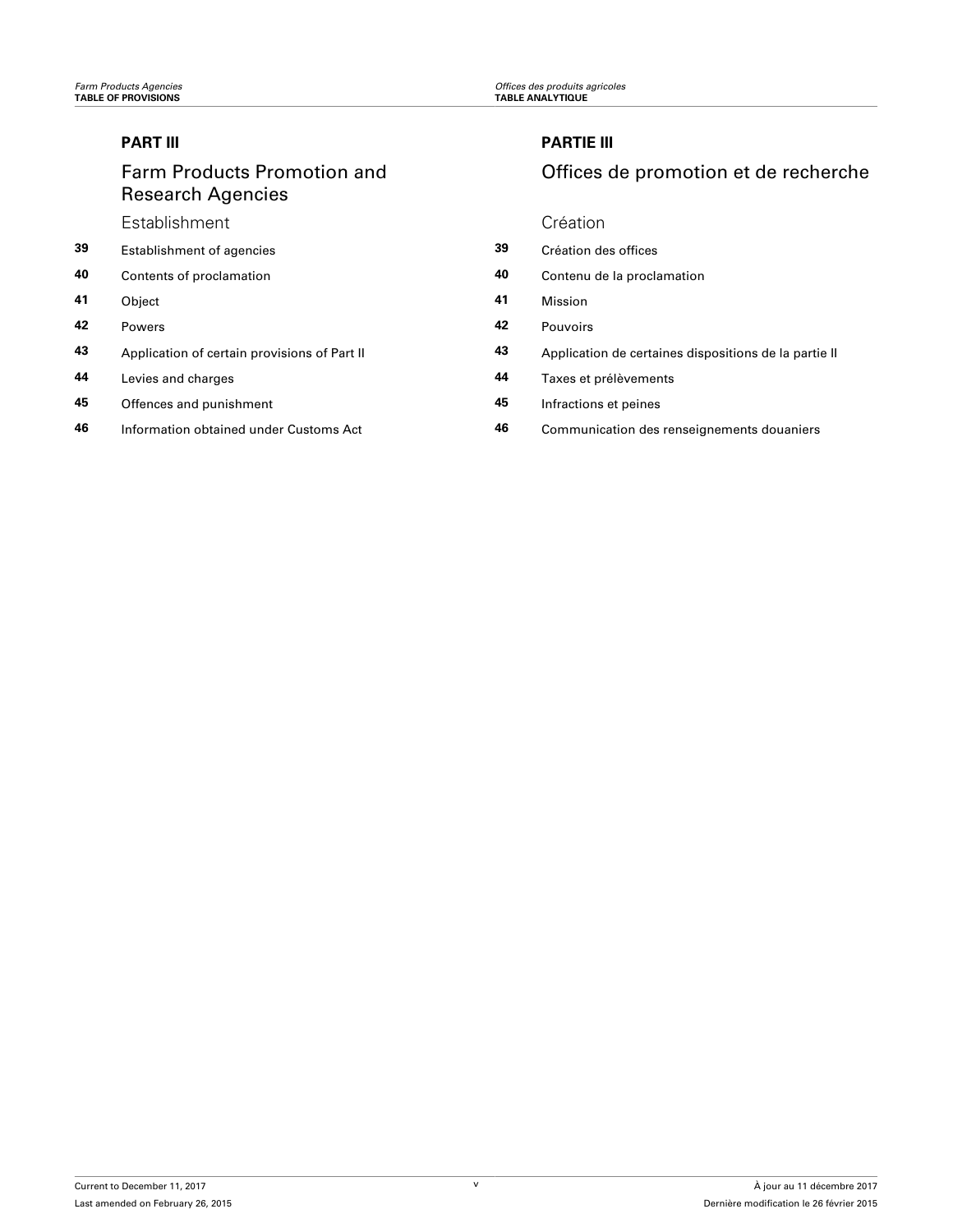

<span id="page-5-0"></span>**An Act to establish the National Farm Products Council and to authorize the establishment of agencies for farm products**

1 This Act may be cited as the *Farm Products Agencies Act*. R.S., 1985, c. F-4, s. 1; 1993, c. 3, s. 2.

2 In this Act

### *agency* means

(a) for the purpose of Part I, a marketing agency or a promotion-research agency,

(b) for the purpose of Part II, a marketing agency, and

(c) for the purpose of Part III, a promotion-research agency; (*office*)

*Council* means the National Farm Products Council established by section 3; (*Conseil*)

### *farm product* means

(a) for the purpose of Part I, any natural product of agriculture, whether processed or unprocessed, and any part of any such product,

(b) for the purpose of Part II,

(i) eggs and poultry, and any part of any such product, and

(ii) any other natural product of agriculture and any part of any such product in respect of which the Governor in Council is satisfied, as a result of

**R.S.C., 1985, c. F-4 L.R.C., 1985, ch. F-4**

**Loi créant le Conseil national des produits** agricoles et autorisant la création d'offices **des produits agricoles**

## Short Title Titre abrégé

### **Short title Titre abrégé**

1 *Loi sur les offices des produits agricoles*. L.R. (1985), ch. F-4, art. 1; 1993, ch. 3, art. 2.

## Interpretation **Définitions**

### **Definitions Définitions**

2 Les définitions qui suivent s'appliquent à la présente loi.

*commercialisation* Sont assimilés à la commercialisation, dans le cas d'un produit agricole qui n'est pas réglementé, la vente et la mise en vente, l'achat, la tarification, l'assemblage, l'emballage, la transformation, le transport, l'entreposage et toute autre opération nécessaire au conditionnement du produit et à son offre, en un lieu et à un moment donnés, pour consommation ou utilisation. Dans le cas d'un produit réglementé, le terme s'entend seulement de celles des opérations ci-dessus mentionnées qui sont spécifiées dans le plan de commercialisation ou le plan de promotion et de recherche, selon le cas, relatif à ce produit. (*marketing*)

*Conseil* Le Conseil national des produits agricoles créé par l'article 3. (*Council*)

*ministre* Le ministre de l'Agriculture et de l'Agroalimentaire. (*Minister*)

### office

a) Pour l'application de la partie I, un office de commercialisation ou un office de promotion et de recherche;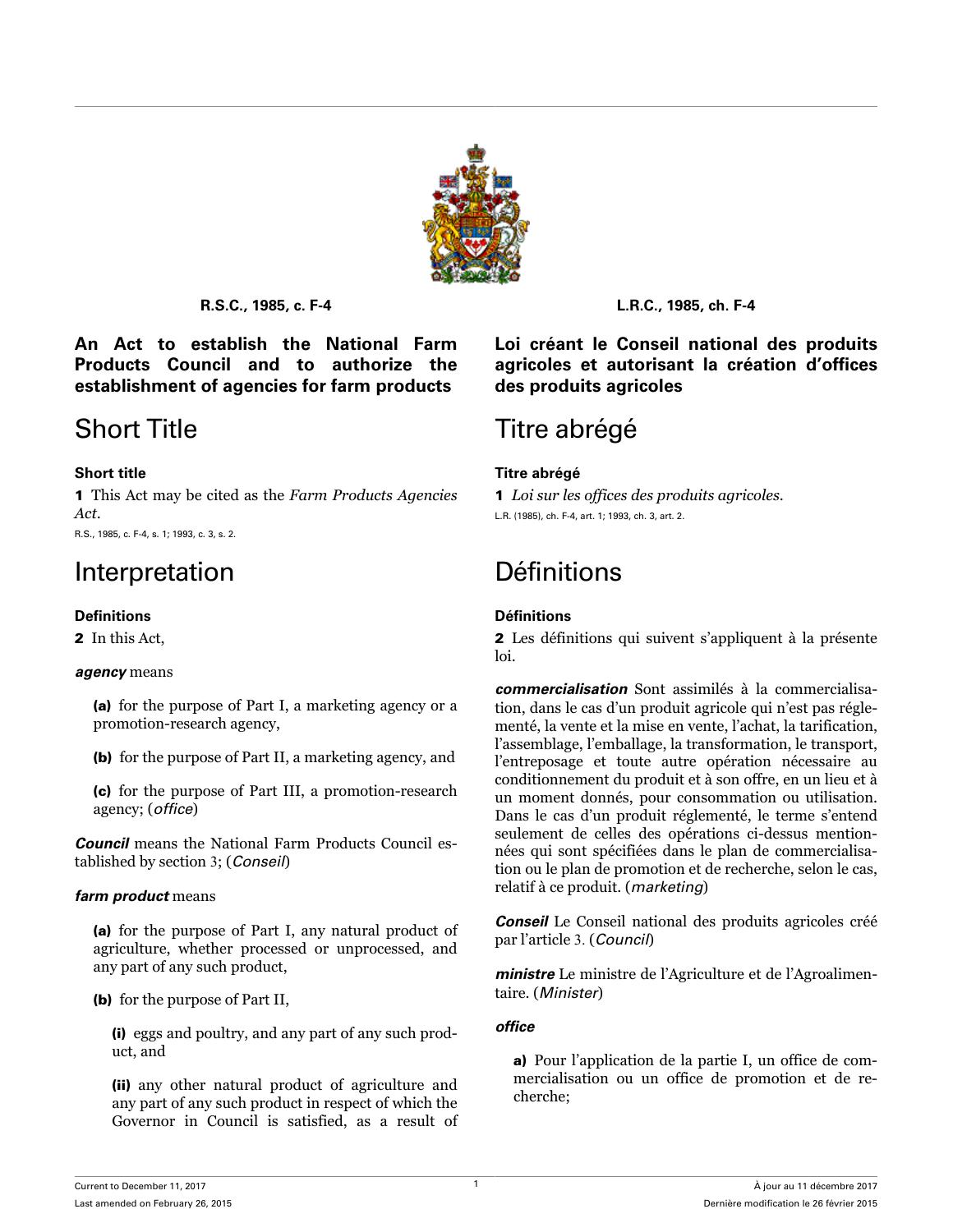**Farm Products Agencies**<br> **Products Agencies**<br> **Offices des produits agricoles**<br> **Officitions** 

declarations by provincial governments following plebiscites, or otherwise, that the majority of the producers thereof in Canada is in favour of the establishment of a marketing agency with powers relating to that product, and

(c) for the purpose of Part III, any natural product of agriculture, whether processed or unprocessed, and any part of any such product; (*produit agricole* ou *produit de ferme*)

*marketing*, in relation to any farm product that is not a regulated product, includes selling and offering for sale and buying, pricing, assembling, packing, processing, transporting, storing and any other act necessary to prepare the product in a form or to make it available at a place and time for purchase for consumption or use and, in relation to a regulated product, includes only such of the above acts as are specified in the marketing plan or promotion and research plan, as the case may be, relating to the regulated product; (*commercialisation*)

*marketing agency* means an agency established pursuant to subsection 16(1); (*office de commercialisation*)

*marketing plan* means a plan relating to the promotion, regulation and control of the marketing of any regulated product in interprovincial or export trade that includes provision for all or any of the following:

(a) the determination of those persons engaged in the growing or production of the regulated product for interprovincial or export trade and the exemption of any class of persons so engaged from the marketing plan or any aspect thereof,

(b) the specification of those acts that constitute the marketing of the regulated product and of those persons engaged in its marketing, as so specified, in interprovincial or export trade, and for the exemption of any class of persons so engaged from the marketing plan or any aspect thereof,

(c) the marketing of the regulated product on a basis that enables the agency that is implementing the plan to fix and determine the quantity, if any, in which the regulated product or any variety, class or grade thereof may be marketed in interprovincial or export trade by each person engaged in the marketing thereof and by all persons so engaged, and the price, time and place at which the regulated product or any variety, class or grade thereof may be so marketed,

(d) the pooling of receipts from the marketing of the regulated product or any variety, class or grade thereof b) pour l'application de la partie II, un office de commercialisation;

c) pour l'application de la partie III, un office de promotion et de recherche. (*agency*)

*office de commercialisation* Office créé en vertu du paragraphe 16(1). (*marketing agency*)

office de promotion et de recherche Office créé en vertu de l'article 39. (*promotion-research agency*)

*plan de commercialisation* Plan relatif au développement, à la réglementation et au contrôle de la commercialisation de tout produit réglementé offert sur le marché inter-provincial ou d'exportation et comportant au moins l'un des éléments suivants :

a) la détermination des personnes se livrant à la culture ou à la production du produit réglementé offert sur le marché interprovincial ou d'exportation et la non-application du plan de commercialisation ou de l'un de ses éléments à toute catégorie de personnes se livrant à cette activité;

b) la désignation des opérations qui constituent la commercialisation du produit réglementé et des agents de celle-ci, ainsi délimitée, sur le marché interprovincial ou d'exportation, ainsi que la non-application du plan de commercialisation ou de l'un de ses éléments à toute catégorie de personnes se livrant à cette activité;

c) la commercialisation du produit réglementé suivant une formule qui permet à l'office chargé de la mise en œuvre du plan de fixer et de déterminer en quelle quantité ce produit ou l'une de ses variétés, classes ou qualités, peut être commercialisé sur le marché interprovincial ou d'exportation par chacun des agents de cette commercialisation et par l'ensemble de ceux-ci, et à quel prix et quel moment et en quel lieu il — ou elle — peut être ainsi commercialisé;

d) la mise en commun des recettes provenant de la commercialisation du produit réglementé, ou de l'une de ses variétés, classes ou qualités, sur le marché interprovincial ou d'exportation et la gestion de comptes communs, et la création d'une caisse commune, notamment pour permettre un système de paiements initiaux, intérimaires et finals aux producteurs et la déduction, sur cette caisse, des dépenses de fonctionnement;

e) la mise en place d'un régime d'attribution de licences aux personnes se livrant à la culture, à la production ou à la commercialisation du produit réglementé offert sur le marché interprovincial ou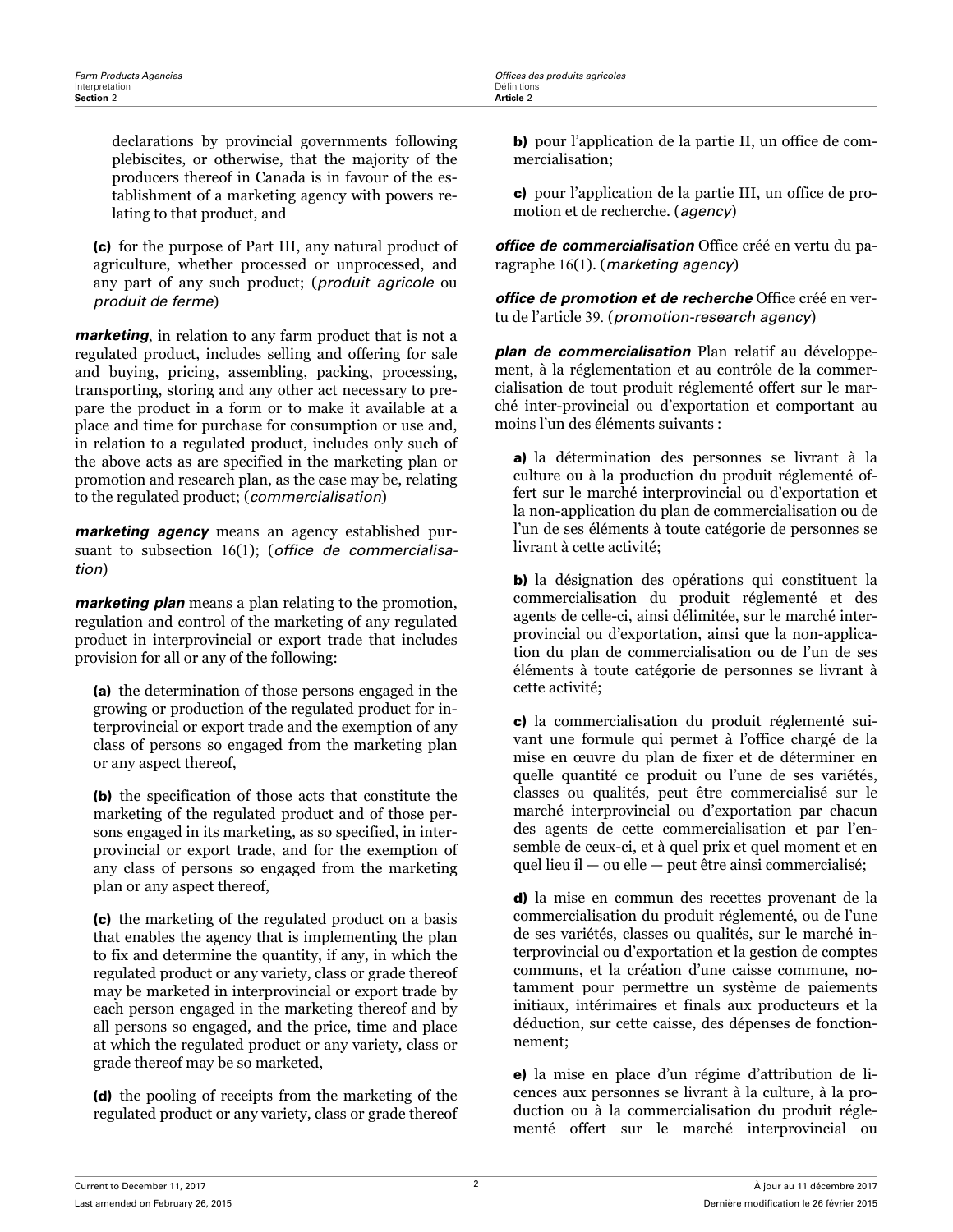in interprovincial or export trade and the operation of pool accounts including provision for a system of initial, interim and final payments to producers and deduction from the pool of the expenses of the operation thereof,

(e) a system for the licensing of persons engaged in the growing or production of the regulated product for, or the marketing thereof in, interprovincial or export trade, including provision for fees, other than fees related to the right to grow the regulated product, payable to the appropriate agency by any such person in respect of any licence issued to such person and for the cancellation or suspension of any such licence where a term or condition thereof is not complied with, and

(f) the imposition and collection by the appropriate agency of levies or charges from persons engaged in the growing or production of the regulated product or the marketing thereof and for such purposes classifying those persons into groups and specifying the levies or charges, if any, payable by the members of each group; (*plan de commercialisation*)

*Minister* means the Minister of Agriculture and Agri-Food; (*ministre*)

*promotion and research plan* means a plan respecting the promotion of the marketing or production of any regulated product for the purposes of interprovincial, export or import trade and respecting research activities related to the regulated product that includes provision for all or any of the following:

(a) the determination of those persons engaged in the growing, production, processing or importation of the regulated product for interprovincial, export or import trade and the exemption from the plan or any aspect thereof of any class of persons so engaged,

(b) the specification of those acts that constitute the marketing of the regulated product and of those persons engaged in its marketing, as so specified, in interprovincial or export trade, and for the exemption from the plan or any aspect thereof of any class of persons so engaged, and

(c) the imposition, collection and refunding by the appropriate agency of levies or charges from persons engaged in the growing, production or importation of the regulated product or the marketing thereof and for such purposes classifying those persons into groups and specifying the levies or charges, if any, payable by the members of each group; (*plan de promotion et de recherche*)

d'exportation, comportant une disposition relative aux redevances, autres que celles relatives au droit de cultiver le produit réglementé, payables à l'office compétent par les intéressés pour toute licence qui leur est attribuée et en cas d'annulation ou de suspension de la licence pour non-respect de ses modalités;

f) l'institution et la perception par l'office compétent de prélèvements à acquitter par les personnes se livrant à la culture, à la production ou à la commercialisation du produit réglementé, ainsi que la répartition à ces fins de ces personnes en groupes et la détermination des prélèvements à la charge des membres de ces groupes. (*marketing plan*)

*plan de promotion et de recherche* Plan relatif à la promotion de la commercialisation ou de la production de tout produit réglementé offert sur le marché interprovincial, d'exportation ou d'importation, ou aux activités de recherche liées à ce produit et comportant au moins l'un des éléments suivants :

a) la détermination des personnes se livrant à la culture, à la production, à la transformation ou à l'importation du produit réglementé offert sur le marché interprovincial, d'exportation ou d'importation et la non-application du plan ou de l'un de ses éléments à toute catégorie de personnes se livrant à l'une de ces activités;

b) la désignation des opérations qui constituent la commercialisation du produit réglementé ainsi que des agents de celle-ci, ainsi délimitée, sur le marché interprovincial ou d'exportation, ainsi que la non-application du plan ou de l'un de ses éléments à toute catégorie de personnes se livrant à cette activité;

c) l'institution, la perception et le remboursement par l'office compétent de prélèvements à acquitter par les personnes se livrant à la culture, à la production, à la commercialisation ou à l'importation du produit réglementé, ainsi que la répartition à ces fins de ces personnes en groupes et la détermination des prélèvements à la charge des membres de ces groupes. (*promotion and research plan*)

### *produit agricole* ou *produit de ferme*

a) Pour l'application de la partie I, tout ou partie d'un produit naturel de l'agriculture, transformé ou non;

- b) pour l'application de la partie II :
	- (i) les œufs et la volaille ou une partie de ceux-ci,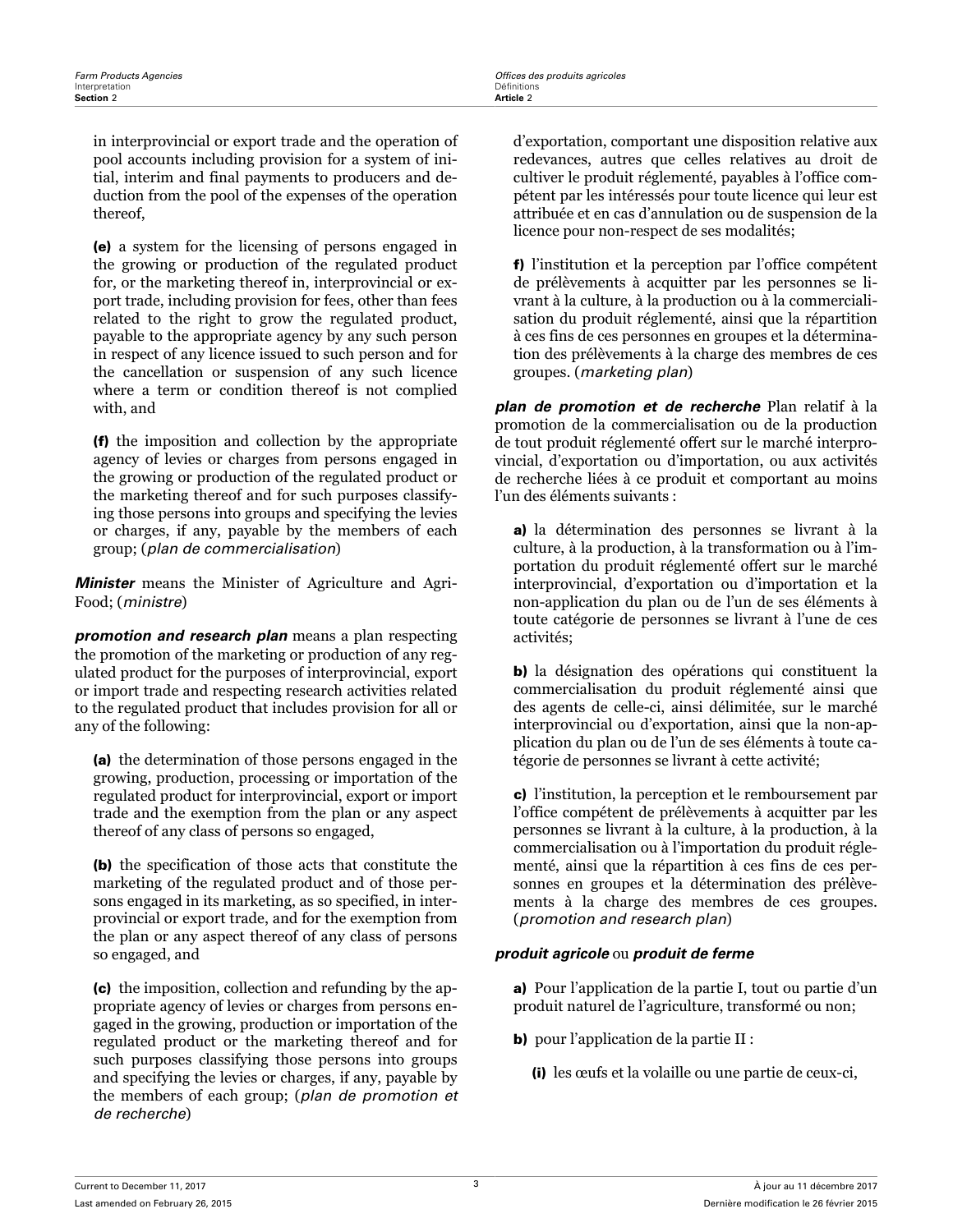<span id="page-8-0"></span>*promotion-research agency* means an agency established pursuant to section 39; (*office de promotion et de recherche*)

### *regulated product* means

(a) for the purpose of Part II, any farm product grown or produced

(i) anywhere in Canada, if a marketing agency is authorized to exercise its powers in relation to any such product grown or produced in Canada, or

(ii) in any region of Canada designated in the proclamation that authorizes a marketing agency to exercise its powers in relation to any such product grown or produced in that region, or in any such region and anywhere in Canada outside that region for shipment into that region in interprovincial trade and not for export where the proclamation that authorizes the marketing agency to exercise its powers in relation to such product so provides, and

(b) for the purpose of Part III, any farm product in relation to which a promotion-research agency is authorized to exercise its powers in interprovincial, export or import trade as specified in the proclamation that authorizes the agency to exercise its powers in relation to such product; (*produit réglementé*)

### *research* includes development. (*recherche*)

R.S., 1985, c. F-4, s. 2; 1993, c. 3, ss. 3, 13(F); 1994, c. 38, s. 25.

## National Farm Products Council Conseil national des produits

## Establishment Création

### **Council established Création du Conseil**

3 (1) There is established a council, to be known as the National Farm Products Council, consisting of not less (ii) les autres produits naturels de l'agriculture, ou une partie de ceux-ci, au sujet desquels le gouverneur en conseil est convaincu, sur la foi de déclarations de gouvernements provinciaux faites notamment à la suite de référendums, que la majorité des producteurs de ces produits au Canada s'est prononcée en faveur de la création d'un office de commercialisation ayant compétence pour ces produits;

c) pour l'application de la partie III, tout ou partie d'un produit naturel de l'agriculture, transformé ou non. (*farm product*)

### *produit réglementé*

a) Pour l'application de la partie II, produit agricole cultivé ou produit :

(i) soit sur tout le territoire canadien, lorsque la compétence à son égard est exercée par un office de commercialisation,

(ii) soit dans toute région du Canada désignée dans la proclamation conférant à un office de commercialisation compétence à son égard ou, si la proclamation le prévoit, à la fois dans une telle région et dans toute partie du Canada d'où il est expédié vers celle-ci, dans le cadre du commerce interprovincial et non pour exportation;

b) pour l'application de la partie III, produit agricole à l'égard duquel un office de promotion et de recherche est compétent, dans la mesure où le prévoit la proclamation qui l'autorise à exercer sa compétence à l'égard de ce produit dans le cadre du commerce interprovincial, d'exportation ou d'importation. (*regulated product*)

*recherche* La recherche s'entend également des activités de développement. (*research*)

L.R. (1985), ch. F-4, art. 2; 1993, ch. 3, art. 3 et 13(F); 1994, ch. 38, art. 25.

### **PART I PARTIE I**

# agricoles

3 (1) Est créé le Conseil national des produits agricoles, composé de trois à sept membres, ou conseillers, nommés par le gouverneur en conseil à titre amovible.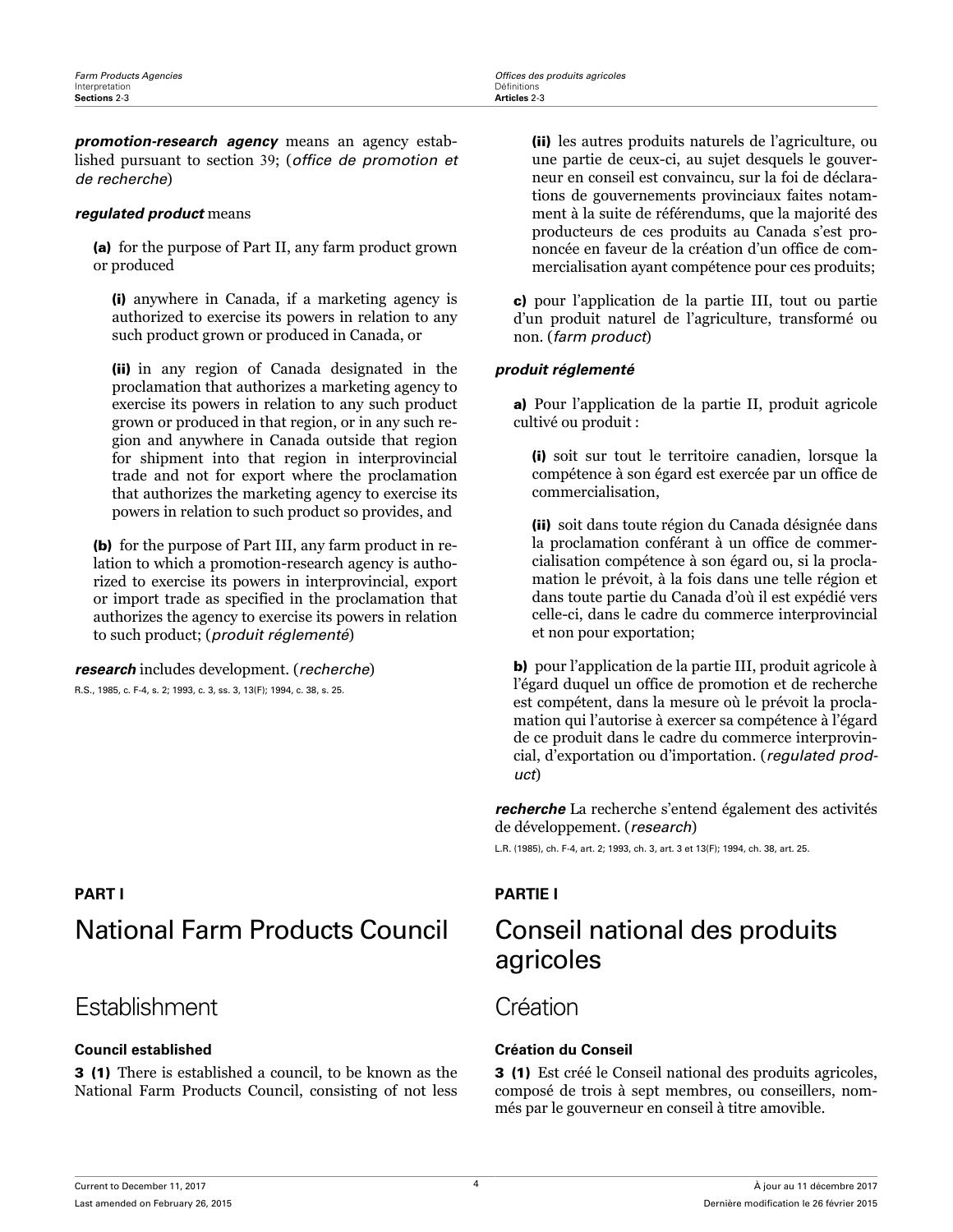<span id="page-9-0"></span>than three and not more than seven members to be appointed by the Governor in Council to hold office during pleasure.

(1.1) At least fifty per cent of the members of the Council, not taking into account the chairman thereof, shall be primary producers at the time of appointment.

### **Chairman and vice-chairman Président et vice-président**

(2) The Governor in Council shall designate one member of the Council to be the chairman thereof and another member to be the vice-chairman thereof, one of whom shall be a primary producer.

(3) In making appointments under this section, the Governor in Council shall try to ensure equal representation from the four Western provinces, the two Central provinces and the four Atlantic provinces.

(4) A person who has reached the age of seventy years is not eligible to be appointed a member of the Council and a member thereof ceases to hold office on reaching the age of seventy years.

### **Temporary substitute members Suppléance**

(5) If a member of the Council, other than the chairman, is absent or unable to act, the Governor in Council may appoint a temporary substitute member on such terms and conditions as the Governor in Council prescribes.

R.S., 1985, c. F-4, s. 3; 1993, c. 3, s. 5; 2010, c. 12, s. 1731.

### **Chairman to preside <br>
<b>Présidence**

4 The chairman of the Council shall preside at meetings of the Council but in the event of the absence or incapacity of the chairman, or if the office of chairman is vacant, the vice-chairman of the Council shall act as chairman for the time being.

1970-71-72, c. 65, s. 4.

### **Salaries and fees Rémunération**

5 (1) A member of the Council who is not employed in the federal public administration shall be paid a salary to be fixed by the Governor in Council.

### **Primary producers Producteurs du secteur primaire**

(1.1) Au moins cinquante pour cent des conseillers, compte non tenu du président, sont des personnes qui sont des producteurs du secteur primaire au moment de la nomination.

(2) Le gouverneur en conseil désigne parmi les conseillers un président et un vice-président; l'un d'eux doit être un producteur du secteur primaire.

### **Regional representation Représentation régionale**

(3) En procédant aux nominations prévues au présent article, le gouverneur en conseil veille, dans la mesure du possible, à ce que les quatre provinces de l'Ouest, les deux provinces centrales et les quatre provinces de l'Atlantique soient également représentées.

### **Eligibility Limite d'âge**

(4) La limite d'âge pour la désignation ou le maintien au Conseil est de soixante-dix ans.

(5) En cas d'absence ou d'empêchement d'un conseiller, à l'exception du président, le gouverneur en conseil peut, aux conditions qu'il fixe, nommer un membre suppléant. L.R. (1985), ch. F-4, art. 3; 1993, ch. 3, art. 5; 2010, ch. 12, art. 1731.

4 Le président du Conseil préside les réunions de celuici; en cas d'absence ou d'empêchement ou de vacance de son poste, la présidence est assumée par le vice-président.

1970-71-72, ch. 65, art. 4.

5 (1) Les membres du Conseil qui ne sont pas employés dans l'administration publique fédérale reçoivent le traitement fixé par le gouverneur en conseil.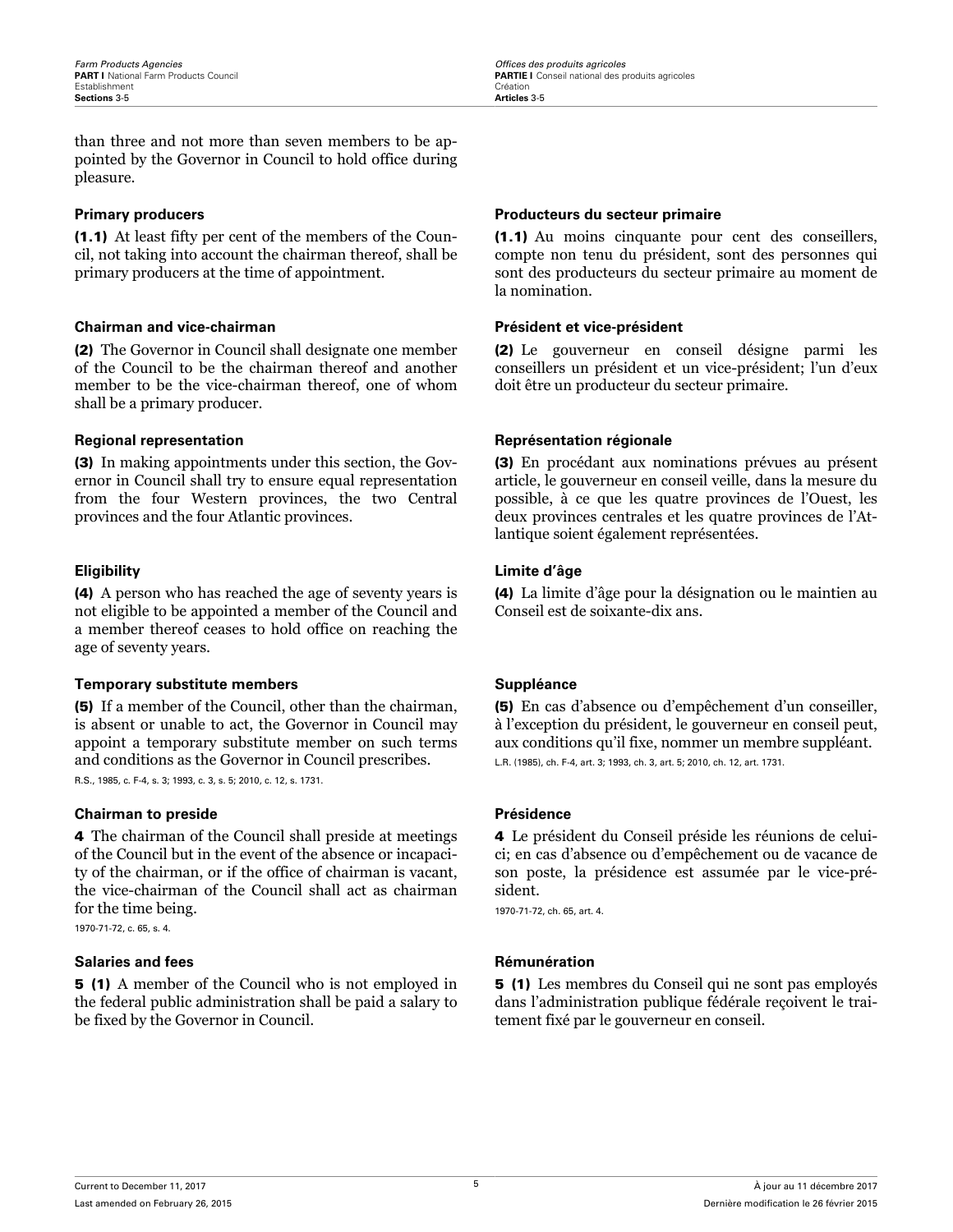(2) Each member of the Council is entitled to be paid any travel and living expenses incurred by them in the performance of their duties under this Act that are provided by by-law of the Council made under paragraph 12(c).

R.S., 1985, c. F-4, s. 5; 2003, c. 22, s. 224(E); 2015, c. 3, s. 83(E).

## Duties and Powers **Mission et pouvoirs**

6 (1) The duties of the Council are

(a) to advise the Minister on all matters relating to the establishment and operation of agencies under this Act with a view to maintaining and promoting an efficient and competitive agriculture industry;

(b) to review the operations of agencies with a view to ensuring that they carry on their operations in accordance with their objects set out in section 21 or 41, as the case may be; and

(c) to work with agencies in promoting more effective marketing of farm products in interprovincial and export trade and, in the case of a promotion-research agency, in promoting such marketing in import trade and in connection with research and promotion activities relating to farm products.

### **Additional duties Autres fonctions**

(2) In carrying out its duties, the Council shall consult, on a continuing basis, with the governments of all provinces having an interest in the establishment or the exercise of the powers of any one or more agencies under this Act or with any body or bodies established by the government of any province to exercise powers similar to those of the Council in relation to intraprovincial trade in farm products.

R.S., 1985, c. F-4, s. 6; 1993, c. 3, s. 6.

7 (1) In order to fulfil its duties, the Council

(a) on receipt of a written request from one or more associations representing a significant number of persons engaged in the growing or production of any farm product in Canada or if directed to do so by the Minister shall, or on its own initiative may, inquire into the merits of

(i) establishing an agency in respect of the farm product and vesting it with all or any of the powers set out in section 22 or 42, as the case may be, or

### <span id="page-10-0"></span>**Expenses Indemnités**

(2) Les conseillers sont indemnisés des frais de déplacement et de séjour engagés dans l'exercice de leurs fonctions en application de la présente loi et prévus par règlement administratif pris aux termes de l'alinéa 12c).

L.R. (1985), ch. F-4, art. 5; 2003, ch. 22, art. 224(A); 2015, ch. 3, art. 83(A).

### **Duties of Council Mission du Conseil**

6 (1) Le Conseil a pour mission :

a) de conseiller le ministre sur les questions relatives à la création et au fonctionnement des offices prévus par la présente loi en vue de maintenir ou promouvoir l'efficacité et la compétitivité du secteur agricole;

b) de contrôler l'activité des offices afin de s'assurer qu'elle est conforme aux objets énoncés aux articles 21 ou 41, selon le cas;

c) de travailler avec les offices à améliorer l'efficacité de la commercialisation des produits agricoles offerts sur les marchés interprovincial, d'exportation et, dans le cas d'un office de promotion et de recherche, sur le marché d'importation ainsi que des activités de promotion et de recherche à leur sujet.

(2) Dans l'exécution de sa mission, le Conseil consulte régulièrement les gouvernements de toutes les provinces ayant intérêt à la création ou à l'exercice des pouvoirs d'un ou de plusieurs offices dans le cadre de la présente loi, ou tout organisme créé par le gouvernement d'une province pour exercer des pouvoirs semblables à ceux du Conseil en matière de commerce des produits agricoles à l'intérieur de cette province.

L.R. (1985), ch. F-4, art. 6; 1993, ch. 3, art. 6.

### **Powers of Council Pouvoirs du Conseil**

7 (1) Afin de remplir sa mission, le Conseil :

a) doit, à la demande du ministre en ce sens ou sur réception d'une requête écrite d'une ou de plusieurs associations représentant un nombre suffisant de personnes se livrant à la culture ou à la production, au Canada, d'un ou de plusieurs produits agricoles, ou bien peut, de sa propre initiative, procéder à une enquête et présenter au ministre ses recommandations, notamment quant aux modalités d'un plan de commercialisation ou d'un plan de promotion et de recherche approprié, lorsqu'il convient, à son avis, de conférer à un office le pouvoir d'exécuter un tel plan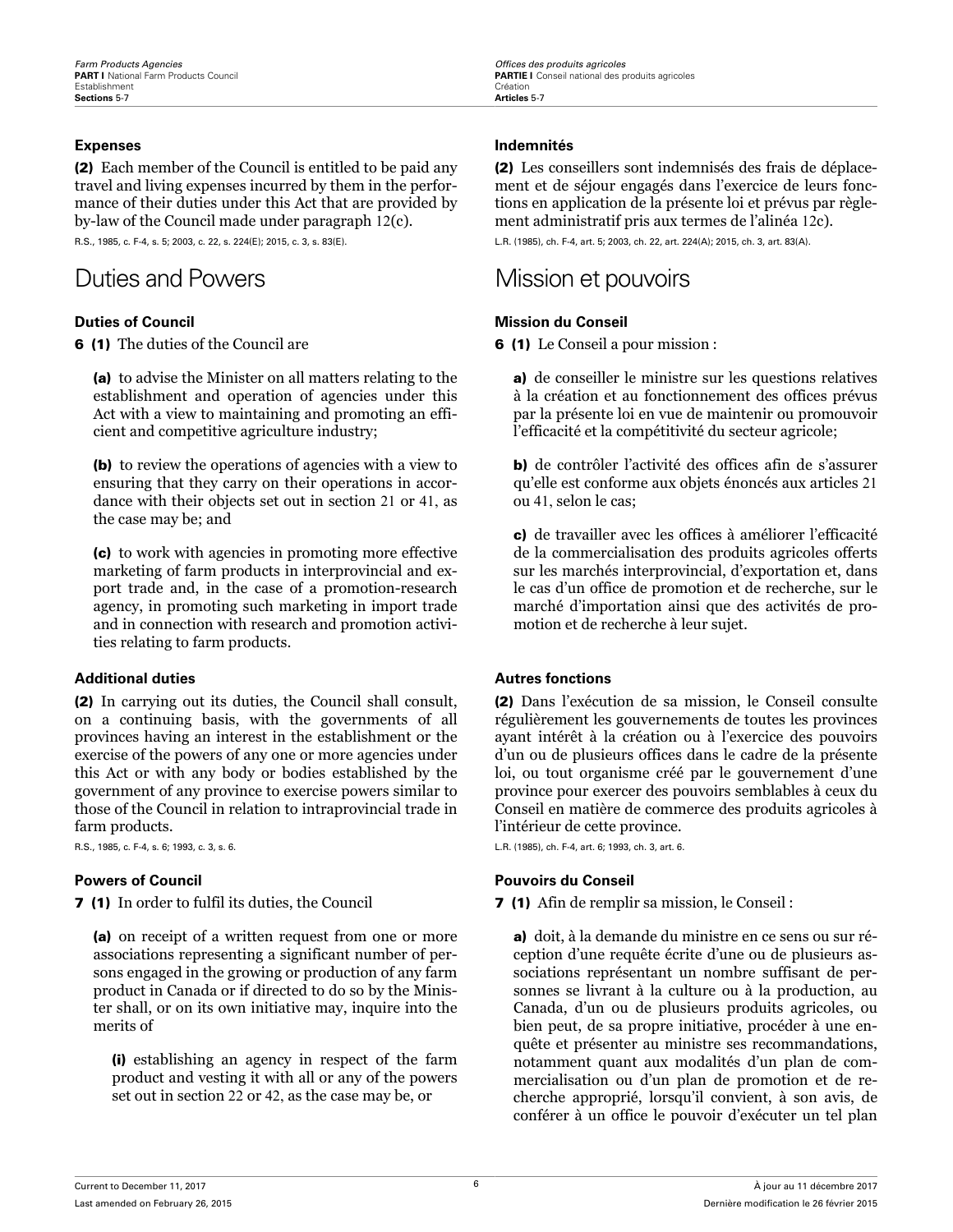(ii) broadening the authority of an existing agency by vesting it with all or any of the powers set out in section 22 or 42, as the case may be, in relation to any farm products that are additional to the farm products in respect of which it was established,

and report its recommendations to the Minister, including the terms of an appropriate marketing plan or promotion and research plan where, in its opinion, it is appropriate that an agency be vested with power to implement such a plan in relation to the farm products to which the inquiry relates;

(b) shall review any amendment to a marketing plan or promotion and research plan that is submitted to it by the agency charged with the implementation of the plan, review any proposed marketing plan or promotion and research plan that is submitted to it by an agency that is not vested with power to implement such a plan, and consider all representations submitted to it in relation to the proposed amendment or plan and report its recommendations thereon to the Minister;

(c) shall review the operations of agencies and report thereon annually to the Minister or, in any case where in its opinion the circumstances warrant, on a more frequent basis;

(d) shall review all orders and regulations that are proposed to be made by agencies and that are of a class of orders or regulations to which the Council, by order, provides that this paragraph is applicable and, where it is satisfied that the orders and regulations are necessary for the implementation of the marketing plan or promotion and research plan that the agency proposing to make the orders or regulations is authorized to implement, the Council shall approve the orders and regulations;

(e) shall review all orders and regulations that are made by agencies and that are not of a class of orders or regulations to which paragraph (d) is made applicable, and, where it is satisfied that the orders or regulations are necessary for the administration of the marketing plan or promotion and research plan that the agency that has made the orders or regulations is authorized to implement, the Council shall approve the orders or regulations and, where it is not so satisfied, the Council may, by order, set aside in whole or in part any such orders and regulations;

(f) shall make such inquiries and take such action within its powers as it deems appropriate in relation to any complaints received by it from any person who is pour le ou les produits faisant l'objet de l'enquête; celle-ci vise à déterminer l'opportunité :

(i) soit de créer un office pour un ou plusieurs produits agricoles et de lui conférer tout ou partie des pouvoirs prévus à l'article 22 ou 42, selon le cas,

(ii) soit d'étendre l'autorité d'un office existant en lui conférant tout ou partie des pouvoirs prévus à l'article 22 ou 42, selon le cas, à l'égard de produits agricoles autres que celui ou ceux pour lesquels il a été créé;

b) examine toute modification d'un plan de commercialisation ou d'un plan de promotion et de recherche qui lui est soumise par l'office chargé de l'exécuter, ainsi que tout projet de plan de commercialisation ou de plan de promotion et de recherche qui lui est soumis par un office non habilité à le mettre en œuvre, étudie les observations qui lui sont adressées concernant l'une ou l'autre, et présente au ministre ses recommandations à cet égard;

c) examine l'activité des offices et en fait rapport tous les ans au ministre ou, si à son avis les circonstances le justifient, à intervalles plus courts;

d) examine les projets d'ordonnances et de règlements des offices et qui relèvent des catégories auxquelles, par ordonnance prise par lui, le présent alinéa s'applique, et les approuve lorsqu'il est convaincu que ces ordonnances et règlements sont nécessaires à l'exécution du plan de commercialisation ou du plan de promotion et de recherche que l'office qui les propose est habilité à mettre en œuvre;

e) examine les ordonnances et les règlements pris par les offices et qui ne relèvent pas d'une catégorie d'ordonnances ou de règlements à laquelle l'alinéa d) est applicable, et soit les approuve, lorsqu'il est convaincu que ces ordonnances ou règlements sont nécessaires à l'exécution du plan de commercialisation ou du plan de promotion et de recherche que l'office qui les propose est habilité à mettre en œuvre, soit, dans le cas contraire, peut, par ordonnance, les annuler en tout ou en partie;

f) procède aux enquêtes et prend les mesures qu'il estime appropriées relativement aux plaintes qu'il reçoit — en ce qui a trait à l'activité d'un office — des personnes directement touchées par celle-ci;

g) peut mener des études et, de sa propre initiative ou sur instruction du ministre, des recherches sur toute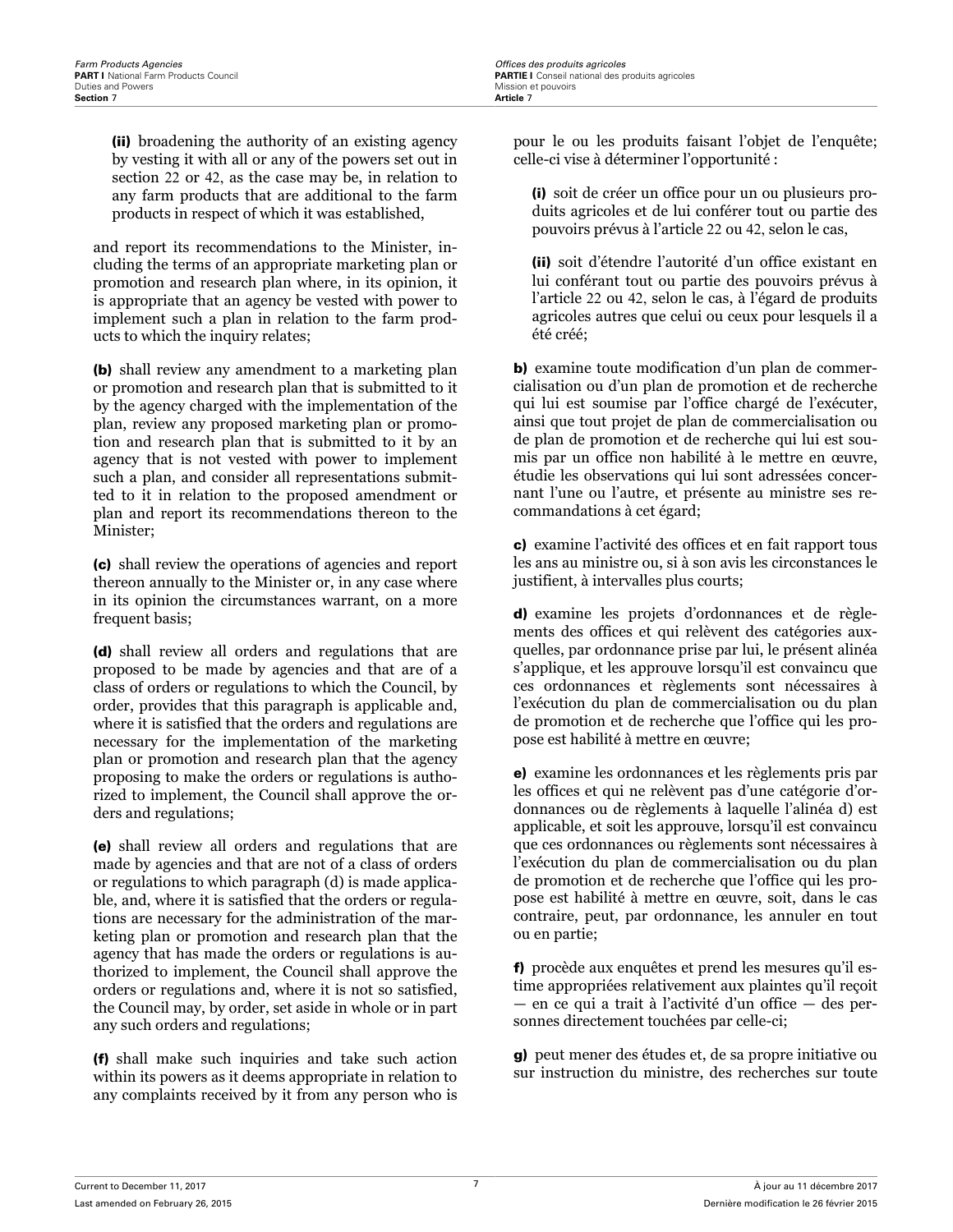directly affected by the operations of an agency and that relate to the operations of the agency;

(g) may conduct studies of, and on its own initiative or on the direction of the Minister research into, any matter relating to the marketing or promotion of a farm product in interprovincial or export trade or research activities related thereto;

(h) may, for the purpose of implementing any marketing plan, require persons engaged in the production of a farm product for, or the marketing of a farm product in, interprovincial or export trade

(i) to register with the Council or the appropriate agency,

(ii) to maintain books and records in relation to the production or marketing of the farm product by them in such form and containing such information as the Council requires pursuant to this paragraph, and

(iii) to submit to the Council or the appropriate agency such information relating to the production or marketing of the farm product by them as it may reasonably require;

(i) may, when in its opinion it is necessary to do so for the purpose of determining the advisability of establishing an agency in respect of a farm product or of vesting an agency with power to implement a marketing plan, require persons engaged in the production of a farm product for, or the marketing of a farm product in, interprovincial or export trade to submit to the Council or the appropriate agency such information relating to the production or marketing of the farm product by them as it may reasonably require;

(j) may, for the purpose of implementing any promotion and research plan, require persons who are engaged in the production or importation of a farm product for, or the marketing of a farm product in, interprovincial, export or import trade

(i) to register with the Council or the appropriate agency,

(ii) to maintain books and records in relation to the production, marketing or importation of the farm product by them in such form and containing such information as the Council requires pursuant to this paragraph, and

(iii) to submit to the Council or the appropriate agency such information relating to the production,

question relative à la commercialisation ou à la promotion d'un produit agricole offert sur le marché interprovincial ou d'exportation ou aux activités de recherche à son sujet;

h) peut, pour l'exécution de tout plan de commercialisation, exiger des personnes se livrant à la production ou à la commercialisation d'un produit agricole donné sur le marché interprovincial ou international :

(i) qu'elles se fassent inscrire auprès de lui ou de l'office compétent,

(ii) qu'elles tiennent des registres sur la production ou la commercialisation par leurs soins du produit agricole, en la forme et avec les renseignements qu'il exige en application du présent alinéa,

(iii) qu'elles lui fournissent, ou à l'office compétent, les renseignements sur la production ou la commercialisation par leurs soins du produit agricole qu'il peut valablement leur réclamer;

i) peut, s'il le juge nécessaire pour décider de l'opportunité de créer un office pour un produit donné ou de conférer à un office existant le pouvoir d'exécuter un plan de commercialisation, exiger des personnes se livrant à la production ou à la commercialisation d'un produit agricole sur le marché interprovincial ou international qu'elles lui fournissent, ou à l'office compétent, les renseignements sur la production ou la commercialisation par leurs soins du produit agricole qu'il peut valablement leur réclamer;

j) peut, pour l'exécution de tout plan de promotion et de recherche, exiger des personnes se livrant à la production, à l'importation ou à la commercialisation d'un produit agricole donné sur le marché interprovincial, d'exportation ou d'importation :

(i) qu'elles se fassent inscrire auprès de lui ou de l'office compétent,

(ii) qu'elles tiennent des registres sur la production, l'importation ou la commercialisation par leurs soins du produit agricole, en la forme et avec les renseignements qu'il exige en application du présent alinéa,

(iii) qu'elles lui fournissent, ou à l'office compétent, les renseignements sur la production, l'importation ou la commercialisation par leurs soins du produit agricole qu'il peut valablement leur réclamer;

k) peut, s'il le juge nécessaire pour décider de l'opportunité de créer un office pour un produit donné ou de conférer à un office existant le pouvoir d'exécuter un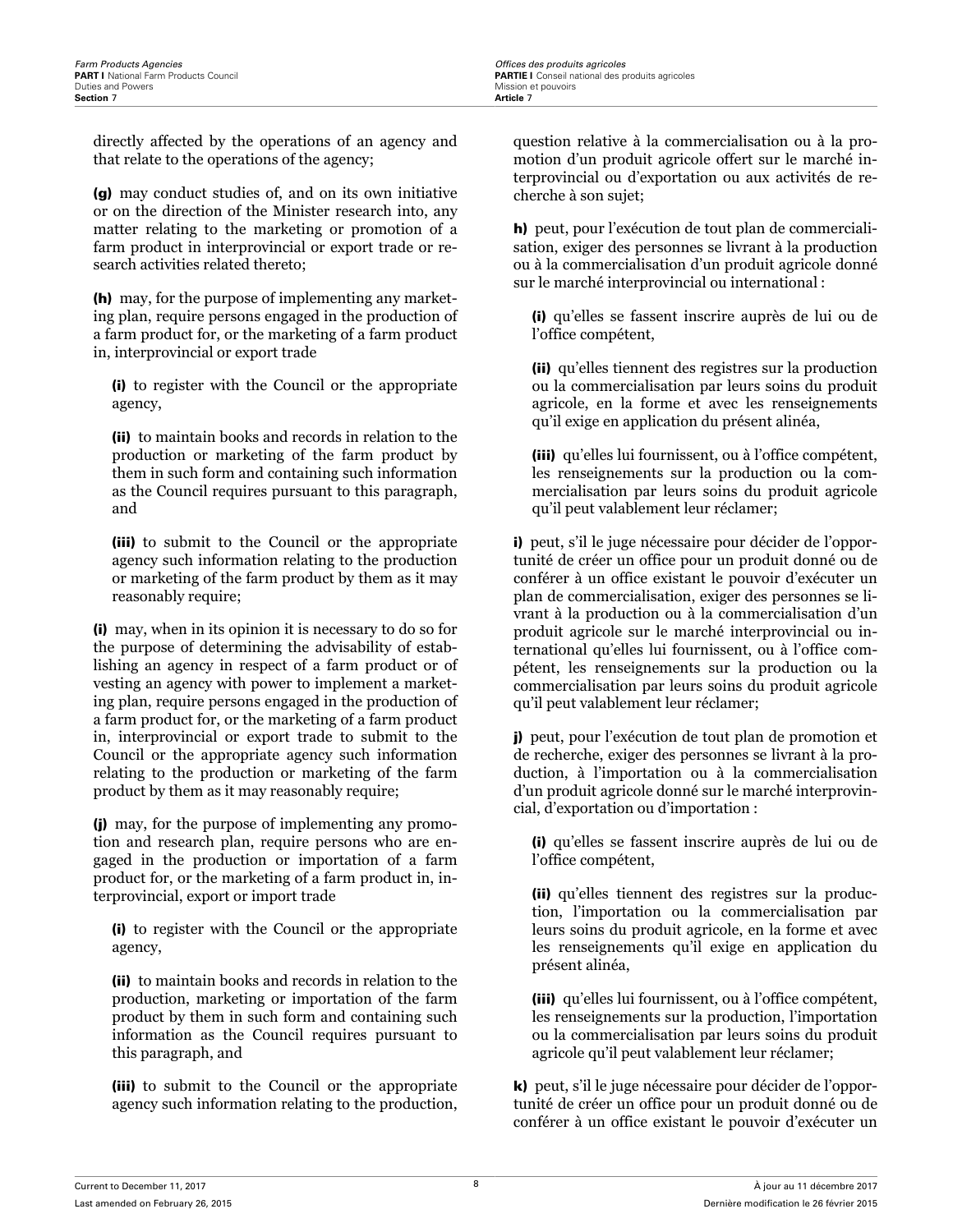<span id="page-13-0"></span>marketing or importation of the farm product by them as it may reasonably require;

(k) may, when in its opinion it is necessary to do so for the purpose of determining the advisability of establishing an agency in respect of a farm product or of vesting an agency with power to implement a promotion and research plan, require persons who are engaged in the production or importation of a farm product for, or the marketing of a farm product in, interprovincial, export or import trade to submit to the Council or the appropriate agency such information relating to the production, marketing or importation of the farm product by them as it may reasonably require; and

(l) may do all such other things as are incidental or conducive to the fulfilment of its duties.

(2) The Council, in reporting to the Minister under subsection (1), shall not recommend the establishment of an agency in respect of one or more farm products or the broadening of the authority of an existing agency by vesting it with powers in relation to one or more farm products unless it is satisfied that

(a) in the case of a marketing agency, the majority of the producers of each of those farm products, in Canada or in the region of Canada to which the recommendation relates, is in favour of that action; or

(b) in the case of a promotion-research agency, the majority of the aggregate of the producers or, where the import trade in one or more farm products is to be included, the majority of the aggregate of the producers and importers, of all those farm products, in Canada or in the region of Canada to which the recommendation relates, is in favour of that action.

R.S., 1985, c. F-4, s. 7; 1993, c. 3, s. 7.

### **Where hearing to be held Audience obligatoire Audience obligatoire**

8 (1) A public hearing shall be held by the Council

(a) in connection with an inquiry into the merits of establishing an agency or of broadening the authority of an existing agency to cover any additional farm product or farm products;

plan de promotion et de recherche, exiger des personnes se livrant à la production, à l'importation ou à la commercialisation d'un produit agricole sur le marché interprovincial, d'exportation ou d'importation qu'elles lui fournissent, ou à l'office compétent, les renseignements sur la production, l'importation ou la commercialisation par leurs soins du produit agricole qu'il peut valablement leur réclamer;

l) peut prendre toute autre mesure utile à la réalisation de sa mission.

### **Idem Réserve**

(2) Dans le ou les rapports qu'il adresse au ministre en application du paragraphe (1), le Conseil ne peut recommander la création d'un office pour un ou plusieurs produits agricoles, non plus que l'extension de la compétence d'un office existant par l'attribution à celui-ci de pouvoirs concernant un ou plusieurs autres nouveaux produits agricoles, que s'il est convaincu que :

a) dans le cas d'un office de commercialisation, la majorité des producteurs du ou des produits agricoles, dans l'ensemble du pays ou dans la région du Canada visée par la recommandation, est en faveur d'une telle mesure;

b) dans le cas d'un office de promotion et de recherche, la majorité de l'ensemble des producteurs ou, si le marché d'importation d'un ou de plusieurs produits agricoles est visé, la majorité de l'ensemble des producteurs et des importateurs de tous les produits agricoles, dans l'ensemble du pays ou dans la région du Canada visée par la recommandation, est en faveur d'une telle mesure.

L.R. (1985), ch. F-4, art. 7; 1993, ch. 3, art. 7.

## Public Hearings **Audiences** publiques

8 (1) Le Conseil tient une audience publique :

a) lorsqu'il enquête sur l'opportunité de la création d'un office ou de l'extension du pouvoir d'un office existant à un ou plusieurs autres produits agricoles;

b) lorsqu'il étudie un projet de plan de commercialisation ou de plan de promotion et de recherche;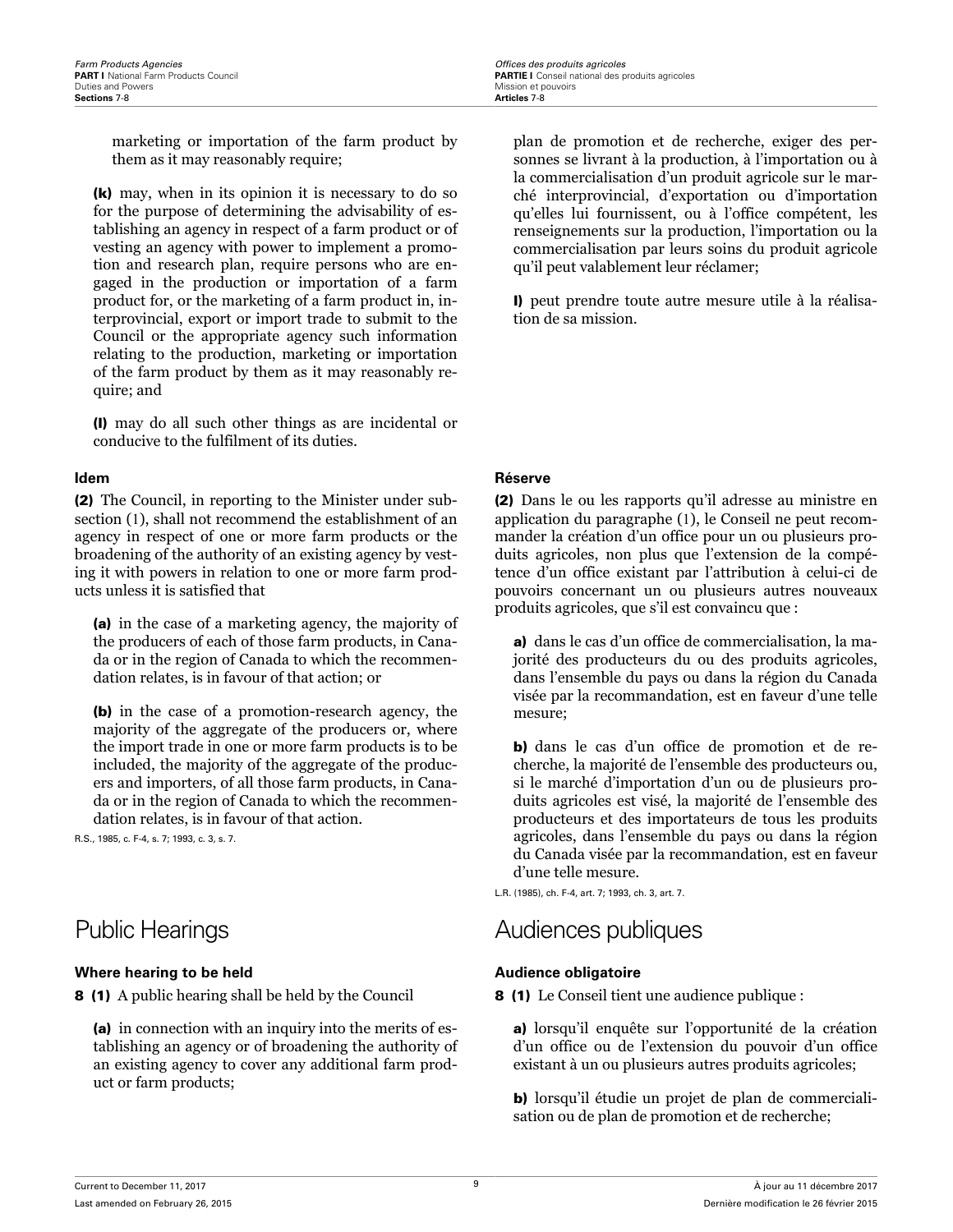<span id="page-14-0"></span>(b) where the Council has under review a proposed marketing plan or promotion and research plan; or

(c) in connection with any other matter relating to its objects if the Governor in Council or the Minister directs the Council to hold a public hearing in connection with such matter.

### **Where hearing may be held Audience facultative Audience facultative**

(2) A public hearing may be held by the Council in connection with any matter relating to its objects where the Council is satisfied that such a hearing would be in the public interest.

### **Hearing by two or more members Audience par plusieurs conseillers**

(3) The chairman of the Council may direct that a public hearing under this section be held on behalf of the Council by two or more members thereof designated by the chairman, and the members so designated have for the purpose of the hearing the powers of the Council set out in subsection (5) and shall report to the Council on the hearing.

### **Hearings throughout Canada Lieu des audiences**

(4) A public hearing under this section may be held at such place in Canada or at such places in Canada by adjournment from place to place as the Council may designate.

(5) The Council has, in respect of any public hearing under this section, all the powers of a commissioner appointed under Part I of the *Inquiries Act*.

R.S., 1985, c. F-4, s. 8; 1993, c. 3, s. 8.

### **Public notice Avis** public **Public Avis** public

9 The Council shall give notice of any public hearing under section 8 and of the matters to be considered thereat in the *Canada Gazette* and in one or more newspapers and farm journals in general circulation throughout all of Canada and in particular in those areas of Canada where, in the opinion of the Council, there are persons who are likely to be interested in the matters to be considered thereat.

1970-71-72, c. 65, s. 9.

10 The Council may make rules respecting the conduct of public hearings under section 8 and generally respecting the conduct of business of the Council in relation thereto.

1970-71-72, c. 65, s. 10.

c) lorsque le gouverneur en conseil ou le ministre le lui enjoint, relativement à toute autre question de sa compétence.

(2) Le Conseil peut tenir une audience publique au sujet d'une question de sa compétence s'il est convaincu que cela est dans l'intérêt public.

(3) Le président peut ordonner que l'audience publique soit tenue au nom du Conseil par plusieurs conseillers qu'il désigne; ceux-ci sont alors à cette fin investis des pouvoirs du Conseil énoncés au paragraphe (5) et doivent rendre compte au Conseil de l'audience.

(4) L'audience publique peut se tenir, au Canada, au lieu désigné par le Conseil ou aux lieux où il décide de se transporter d'une séance à l'autre.

### **Powers in relation to hearings Pouvoirs relatifs aux audiences**

(5) Le Conseil a, pour toute audience publique, les pouvoirs d'un commissaire nommé en vertu de la partie I de la *Loi sur les enquêtes*.

L.R. (1985), ch. F-4, art. 8; 1993, ch. 3, art. 8.

9 Le Conseil publie un avis de toute audience publique tenue en application de l'article 8 et des questions à l'étude dans la *Gazette du Canada*, de même que un ou plusieurs journaux et des revues agricoles diffusés dans tout le Canada et en particulier dans les régions où, à son avis, il y a des personnes susceptibles d'être intéressées par l'audience.

1970-71-72, ch. 65, art. 9.

### **Rules of procedure Règles de procédure**

10 Le Conseil peut établir des règles concernant la tenue des audiences publiques prévues à l'article 8 et portant, d'une manière générale, sur la procédure qu'il doit suivre à leur égard.

1970-71-72, ch. 65, art. 10.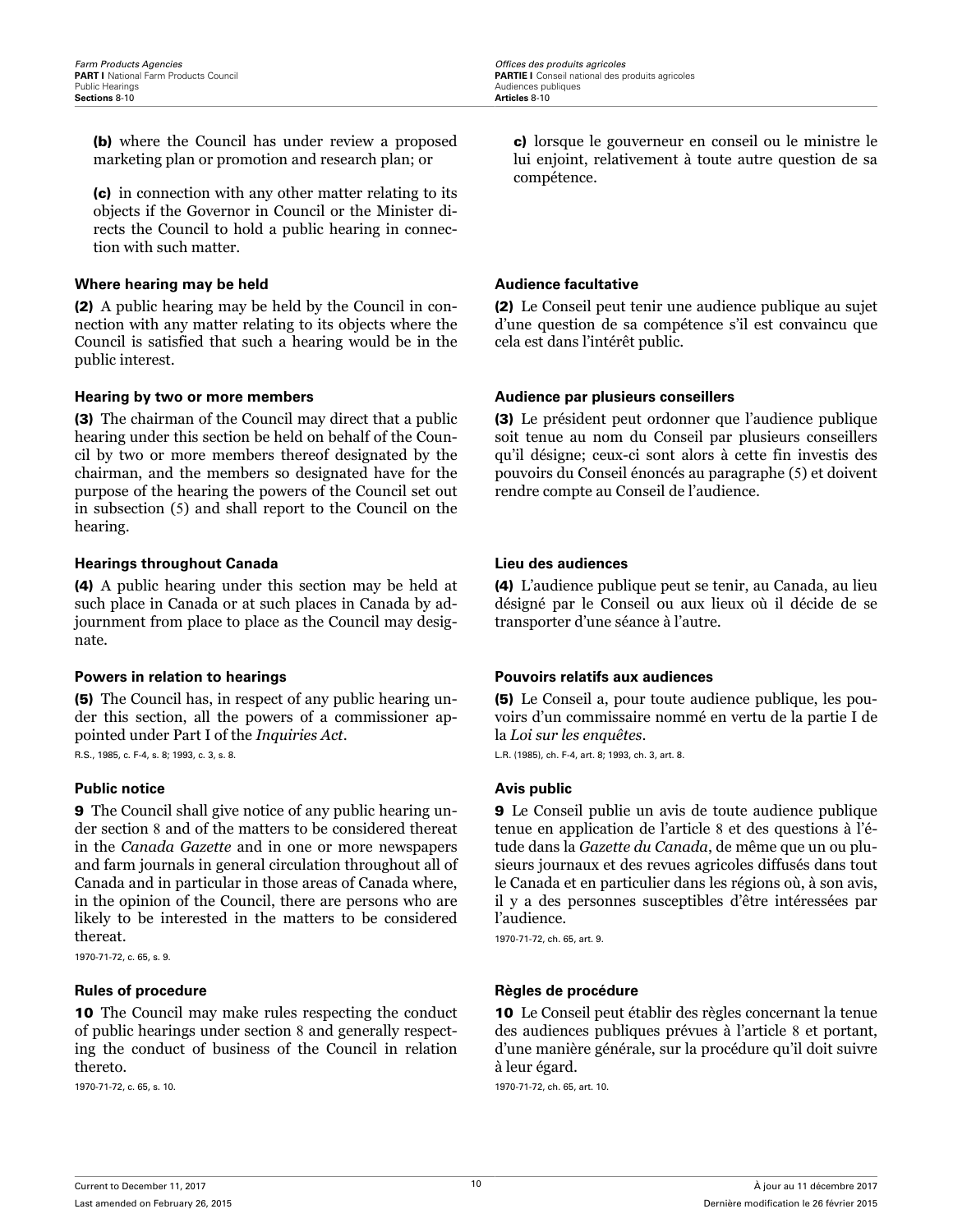### **Head office Siège**

11 The head office of the Council shall be in the National Capital Region described in the schedule to the *National Capital Act* or at such other place in Canada as may be designated by the Governor in Council.

1970-71-72, c. 65, s. 11.

12 The Council may make by-laws

(a) respecting the calling of meetings of the Council;

(b) respecting the conduct of business at meetings of the Council and the establishment of committees thereof, the delegation of duties to those committees and the fixing of quorums for meetings of the Council and any committee thereof;

(c) subject to the approval of the Treasury Board, fixing the travel and living expenses to be paid to the members of the Council; and

(d) generally for the conduct and management of the affairs of the Council.

1970-71-72, c. 65, s. 12.

13 Officers and employees necessary for the proper conduct of the business of the Council shall be appointed in the manner authorized by the *Public Service Employment Act*.

1970-71-72, c. 65, s. 13; 1980-81-82-83, c. 47, s. 16.

### **Superannuation Pension**

14 Any member of the Council who, under the terms of their appointment, is required to devote the whole of their time to the performance of their duties as a member is deemed to be employed in the public service for the purposes of the *Public Service Superannuation Act* and to be employed in the federal public administration for the purposes of the *Government Employees Compensation Act* and any regulations made under section 9 of the *Aeronautics Act*.

R.S., 1985, c. F-4, s. 14; 2003, c. 22, s. 166(E); 2015, c. 3, s. 84(E).

15 The Council shall, within three months after the end of each fiscal year, submit to the Minister a report in such form as the Minister may direct on its activities for that fiscal year and the Minister shall cause the report to be

## <span id="page-15-0"></span>Organization Organisation

11 Le siège du Conseil est fixé dans la région de la capitale nationale définie à l'annexe de la *Loi sur la capitale nationale* ou en tout autre lieu, au Canada, désigné par le gouverneur en conseil.

1970-71-72, ch. 65, art. 11.

### **By-laws Règlements administratifs**

12 Le Conseil peut, par règlement administratif :

a) prévoir la convocation de ses réunions;

b) régir le déroulement de ses réunions, ainsi que la constitution de comités, la délégation de fonctions à ceux-ci et la fixation de quorums pour ses réunions et celles de ses comités;

c) fixer, sous réserve de l'approbation du Conseil du Trésor, les indemnités de déplacement et de séjour pour les conseillers;

d) d'une façon générale, régir son activité. 1970-71-72, ch. 65, art. 12.

### **Staff Personnel**

13 Le personnel nécessaire aux travaux du Conseil est nommé conformément à la *Loi sur l'emploi dans la fonction publique*.

1970-71-72, ch. 65, art. 13; 1980-81-82-83, ch. 47, art. 16.

14 Le conseiller qui, aux termes de son mandat, est tenu de consacrer tout son temps à l'exercice de ses fonctions est réputé faire partie de la fonction publique pour l'application de la *Loi sur la pension de la fonction publique* et faire partie de l'administration publique fédérale pour l'application de la *Loi sur l'indemnisation des agents de l'État* et des règlements pris en vertu de l'article 9 de la *Loi sur l'aéronautique*.

L.R. (1985), ch. F-4, art. 14; 2003, ch. 22, art. 166(A); 2015, ch. 3, art. 84(A).

## Annual Report **Rapport** annuel

### **Report to Parliament Rapport au Parlement**

15 Dans les trois mois suivant la fin de chaque exercice, le Conseil présente au ministre, en la forme prescrite par celui-ci, un rapport d'activité pour cet exercice. Le ministre le fait déposer devant le Parlement dans les quinze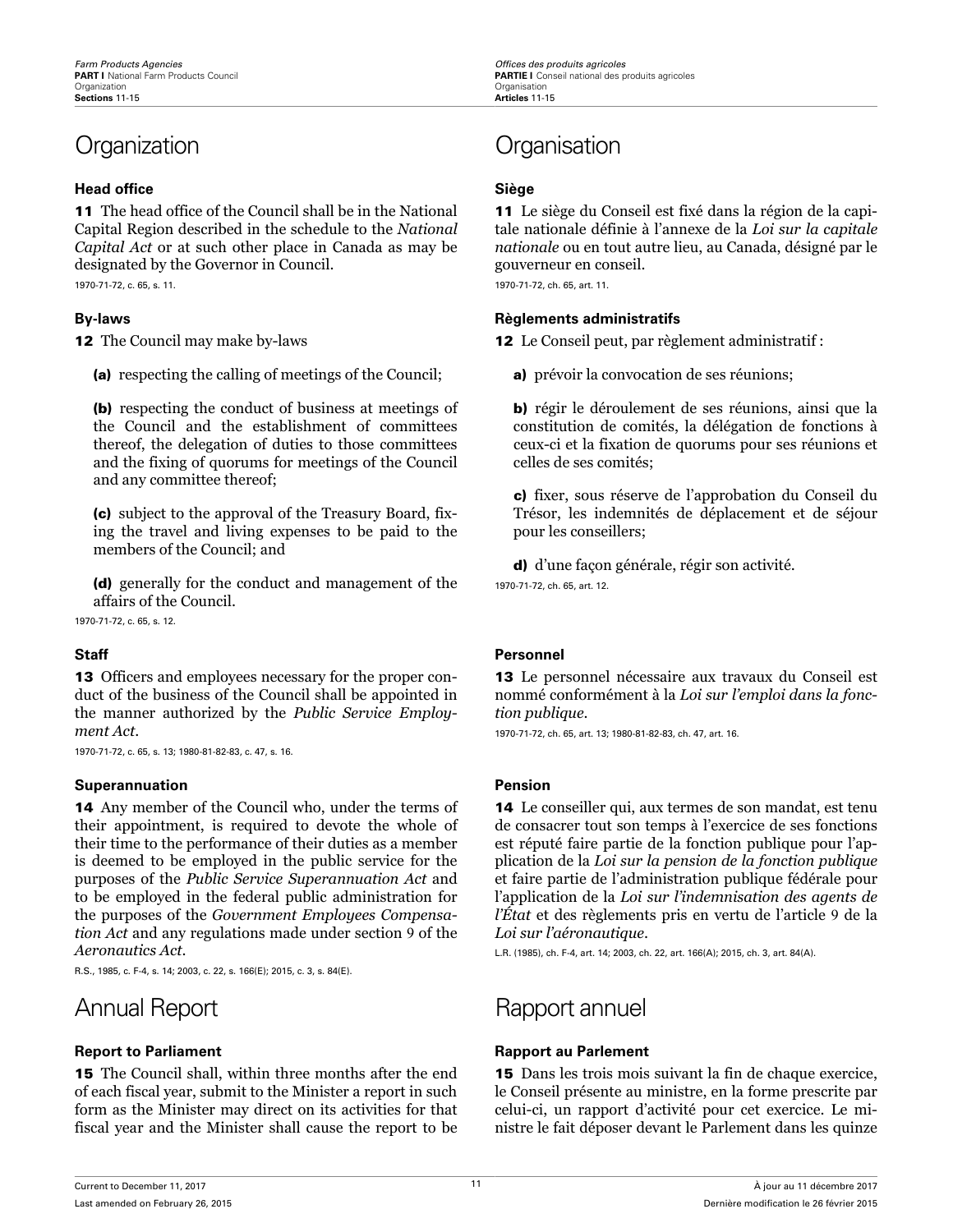<span id="page-16-0"></span>laid before Parliament within fifteen days after the receipt thereof, or, if Parliament is not then sitting, on any of the first fifteen days next thereafter that either House of Parliament is sitting.

1970-71-72, c. 65, s. 16.

## Farm Products Marketing Agencies

## Establishment Création

### **Establishment of agencies Création des offices**

16 (1) The Governor in Council may, by proclamation, establish an agency with powers relating to any farm product or farm products the marketing of which in interprovincial and export trade is not regulated under the *Canadian Dairy Commission Act* if the Governor in Council is satisfied that a majority of the producers of the farm product or of each of the farm products in Canada is in favour of the establishment of an agency.

(2) The Governor in Council, in order to determine whether a majority of producers of a farm product are in favour of establishing an agency, may request that each province carry out a plebiscite of those producers.

### **Agencies to be bodies corporate Personnalité morale**

(3) Every agency established pursuant to this Act is a body corporate.

R.S., 1985, c. F-4, s. 16; 1993, c. 3, s. 13(F); 2011, c. 25, s. 35; 2015, c. 3, s. 85.

17 (1) A proclamation establishing an agency shall

(a) designate the farm product or farm products in relation to which the agency may exercise its powers and indicate whether those powers may be exercised in relation to

(i) any such product or products to the extent that it is or they are grown or produced anywhere in Canada, or

(ii) any such product or products to the extent that it is or they are grown or produced in any region of Canada designated in the proclamation, or in any such region and anywhere in Canada outside that

jours suivant sa réception ou, si le Parlement ne siège pas, dans les quinze premiers jours de séance ultérieurs de l'une ou l'autre chambre.

1970-71-72, ch. 65, art. 16.

### **PART II PARTIE II**

## Offices de commercialisation des produits de ferme

16 (1) Le gouverneur en conseil peut, par proclamation, créer un office compétent pour des produits agricoles dont la commercialisation sur les marchés interprovincial et d'exportation n'est pas réglementée par la *Loi sur la Commission canadienne du lait*, lorsqu'il est convaincu que la majorité des producteurs, au Canada, des produits en question est en faveur d'une telle mesure.

### **Plebiscites Référendums**

(2) Le gouverneur en conseil peut, pour déterminer si la majorité des producteurs d'un produit agricole est en faveur de la création d'un office, demander à chaque province de procéder à un référendum auprès de ces producteurs.

(3) Les offices créés en application de la présente loi sont des personnes morales.

L.R. (1985), ch. F-4, art. 16; 1993, ch. 3, art. 13(F); 2011, ch. 25, art. 35; 2015, ch. 3, art. 85.

### **Contents of proclamation Contenu de la proclamation**

17 (1) La proclamation portant création d'un office doit :

a) désigner le ou les produits agricoles ressortissant à l'office et indiquer si celui-ci peut exercer ses pouvoirs :

(i) soit à l'égard de ce ou ces produits, dans la mesure où ils sont cultivés ou produits en quelque lieu du Canada que ce soit,

(ii) soit à l'égard de ce ou ces produits dans la mesure où ils sont cultivés ou produits dans une région du Canada désignée dans la proclamation, ou à la fois dans une telle région et toute autre partie du Canada d'où ils sont expédiés vers celle-ci dans le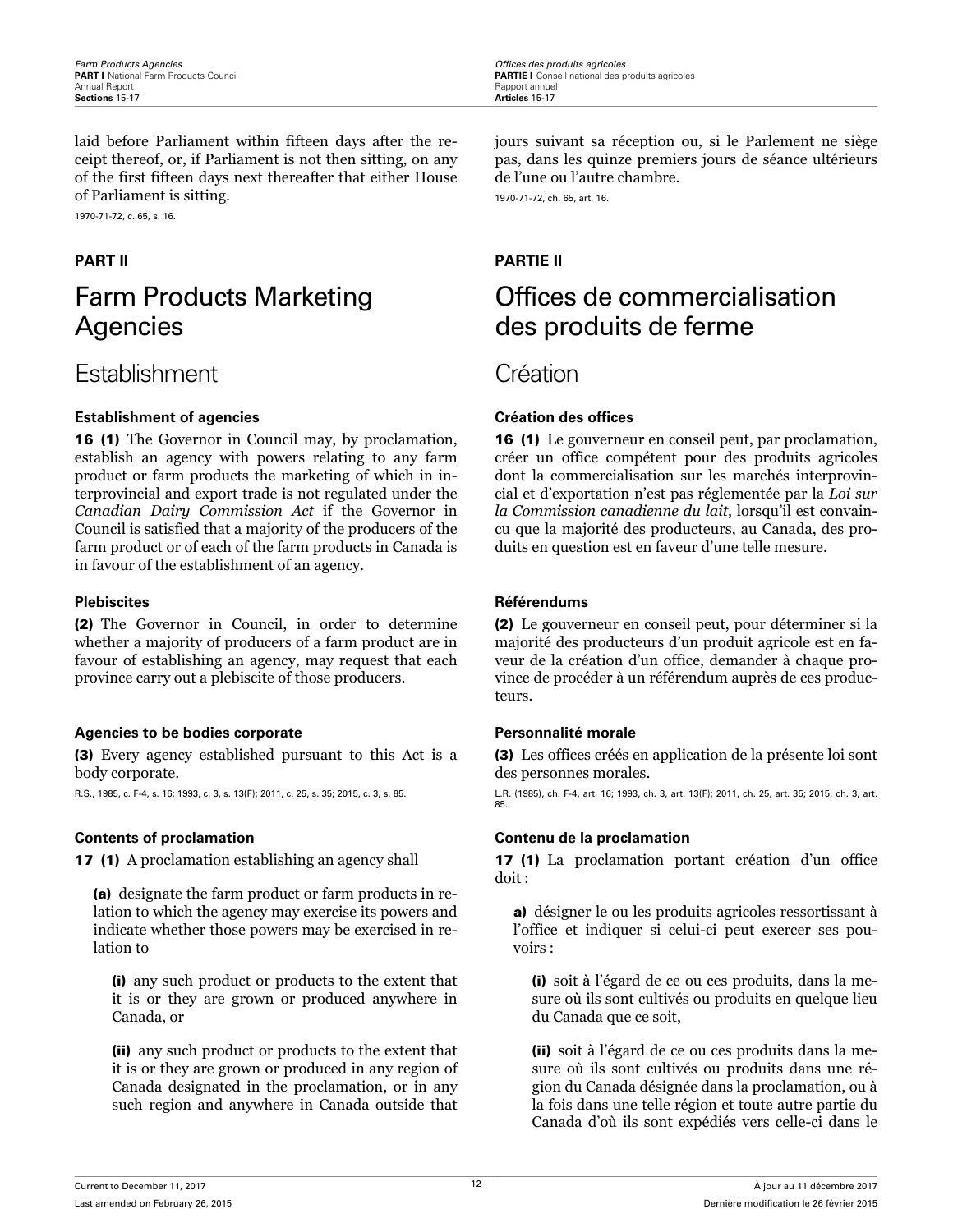region for shipment into that region in interprovincial trade and not for export;

(b) designate any of the powers set out in section 22 that are not vested in the agency;

(c) set out the terms of any marketing plan that the agency is empowered to implement;

(d) state the corporate name of the agency and the place within Canada where the head office of the agency is situated; and

(e) fix the number of members of the agency, which shall be not less than three and not more than sixteen at least a majority of whom shall be primary producers, and provide for the manner of appointment of members and temporary substitute members and the term of their appointment if the manner and term are to be other than as provided in subsection 18(1).

(2) The Governor in Council may, by proclamation,

(a) designate any farm product or farm products, in respect of which the Governor in Council is authorized under subsection 16(1) to establish an agency, as an additional product or products in relation to which an agency previously established under that subsection may exercise its powers and indicate whether those powers may be exercised in relation to

(i) any such product or products to the extent that it is or they are grown or produced anywhere in Canada, or

(ii) any such product or products to the extent that it is or they are grown or produced in any region of Canada designated in the proclamation, or in any such region and anywhere in Canada outside that region for shipment into that region in interprovincial trade and not for export;

(b) vest in an agency any powers set out in section 22 that were withheld from it at the time it was established, and where the proclamation vests in the agency the power to implement a marketing plan, the terms thereof shall be set out in the proclamation;

(c) amend the terms of a marketing plan that an agency is empowered to implement or withdraw any of the powers set out in section 22 that were previously vested in the agency;

(d) change the name of an agency or the place within Canada where the head office of the agency is situated;

cadre du commerce interprovincial et non pour exportation;

b) préciser tout pouvoir prévu à l'article 22 qui n'est pas conféré à l'office;

c) énoncer les modalités des plans de commercialisation que l'office est habilité à mettre en œuvre;

d) préciser la dénomination de l'office et le lieu de son siège au Canada;

e) fixer le nombre des membres de l'office — de trois à seize — dont au moins la moitié doivent être des producteurs du secteur primaire, et prévoir, s'ils diffèrent de ceux qu'établit le paragraphe 18(1), le mode de nomination et la durée du mandat de ces membres et des suppléants.

### **Alteration Modication**

(2) Le gouverneur en conseil peut, par proclamation :

a) étendre la compétence d'un office précédemment créé en application du paragraphe 16(1) en désignant un ou plusieurs produits agricoles supplémentaires pour lesquels il est lui-même habilité par ce paragraphe à constituer un tel organisme, et indiquer si cet office peut exercer ses pouvoirs :

(i) soit à l'égard d'un ou de plusieurs produits semblables, dans la mesure où ils sont cultivés ou produits en quelque lieu du Canada que ce soit,

(ii) soit à l'égard d'un ou de plusieurs produits semblables, dans la mesure où ils sont cultivés ou produits dans une région du Canada désignée dans la proclamation, ou à la fois dans une telle région et toute autre partie du Canada d'où ils sont expédiés vers celle-ci dans le cadre du commerce interprovincial et non pour exportation;

b) conférer à un office les pouvoirs énumérés à l'article 22 qui lui étaient refusés au moment de sa création, en énonçant obligatoirement dans la proclamation, s'il s'agit du pouvoir de mettre en œuvre un plan de commercialisation, les modalités de celui-ci;

c) modifier les modalités du plan de commercialisation qu'un office est habilité à mettre en œuvre ou lui retirer l'un des pouvoirs énumérés à l'article 22;

d) modifier la dénomination d'un office ou transférer son siège en un autre lieu au Canada;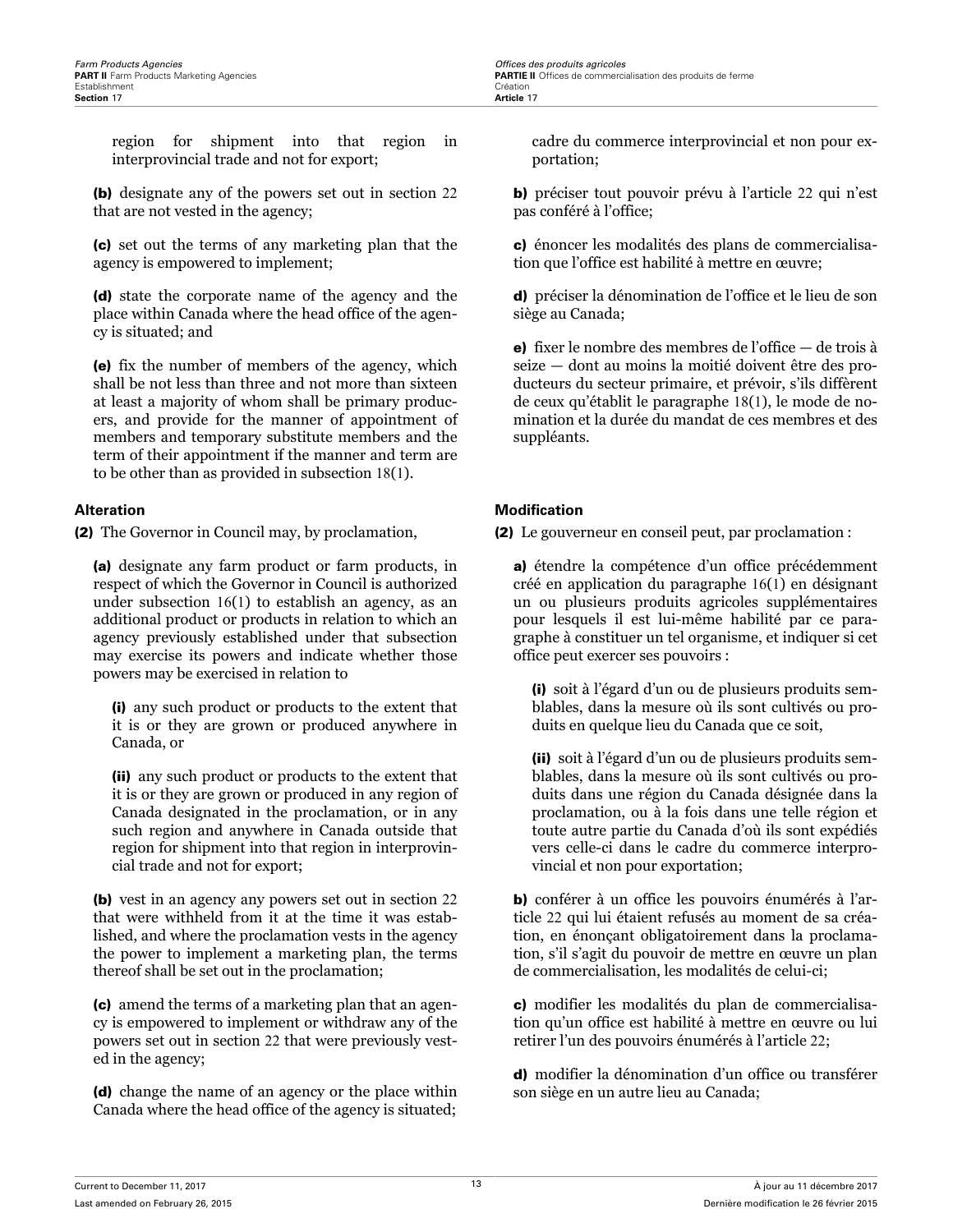<span id="page-18-0"></span>(e) increase or decrease the number of members of an agency but not so as to increase the number above sixteen or decrease it below three; or

(f) provide for the manner of appointment of members and temporary substitute members of an agency and a term of appointment of those members that varies from the manner and term provided in subsection 18(1) or from the manner and term provided in the proclamation establishing the agency.

### **Limitation Réserve**

(3) A proclamation referred to in subsection (1) or (2) that designates a farm product other than tobacco, eggs or poultry or any part of tobacco, eggs or poultry shall not set out as a term of the marketing plan that an agency is empowered to implement any term that would enable the agency to fix and determine the quantity in which any regulated product could be marketed in interprovincial or export trade by persons engaged in the marketing thereof.

R.S., 1985, c. F-4, s. 17; 1993, c. 3, ss. 9, 13(F); 2015, c. 3, s. 86(E).

## Membership of Agencies Composition des offices

### **Appointment Nomination**

18 (1) The members of an agency shall be appointed by the Governor in Council to hold office during pleasure, or in such other manner including election by producers, and for such term as is provided in the proclamation establishing the agency or in a proclamation issued under subsection 17(2) in respect of the agency.

### **Chairman and vice-chairman Président et vice-président**

(2) The Governor in Council shall designate one member of an agency to be the chairman thereof and another member to be the vice-chairman thereof, or may provide for the manner of such designation in the proclamation establishing the agency.

(3) A person who has reached the age of seventy years is not eligible to be appointed a member of an agency and a member thereof ceases to hold office on reaching the age of seventy years.

### **Temporary substitute members Membres suppléants**

(4) If a member of an agency, other than the chairman, is absent or unable to act, the Governor in Council may, unless otherwise provided in the proclamation establishing the agency, appoint a temporary substitute member on such conditions as the Governor in Council prescribes.

1970-71-72, c. 65, s. 19; 1980-81-82-83, c. 47, s. 16.

e) accroître ou réduire le nombre des membres d'un office, dans une fourchette de trois à seize;

f) prévoir le mode de nomination et la durée du mandat des membres d'un office et des membres suppléants lorsqu'ils diffèrent de ceux qui sont prévus soit au paragraphe 18(1), soit dans la proclamation créant l'office.

(3) La proclamation visée aux paragraphes (1) ou (2), quand elle désigne un produit agricole autre que le tabac, les œufs ou la volaille — ou qu'une partie de ceux-ci —, ne peut contenir, pour le plan de commercialisation qu'un office a le pouvoir d'exécuter, de modalité permettant à cet office de déterminer en quelle quantité un produit réglementé pourra être commercialisé sur le marché interprovincial ou d'exportation par des personnes qui se livrent à la commercialisation de ce produit.

L.R. (1985), ch. F-4, art. 17; 1993, ch. 3, art. 9 et 13(F); 2015, ch. 3, art. 86(A).

18 (1) Les membres d'un office sont nommés soit par le gouverneur en conseil à titre amovible, soit selon le mode — notamment élection par les producteurs — et pour la durée prévus par la proclamation créant l'office ou la proclamation prise aux termes du paragraphe 17(2).

(2) Le gouverneur en conseil désigne deux membres de l'office comme président et vice-président de celui-ci respectivement, ou en prévoit le mode de désignation dans la proclamation créant l'office.

### **Eligibility Limite d'âge**

(3) La limite d'âge pour la nomination ou le maintien à un office est de soixante-dix ans.

(4) En cas d'absence ou d'empêchement d'un membre, à l'exception du président, le gouverneur en conseil peut, sauf disposition contraire de la proclamation créant l'office, désigner, aux conditions qu'il fixe, un membre suppléant.

1970-71-72, ch. 65, art. 19; 1980-81-82-83, ch. 47, art. 16.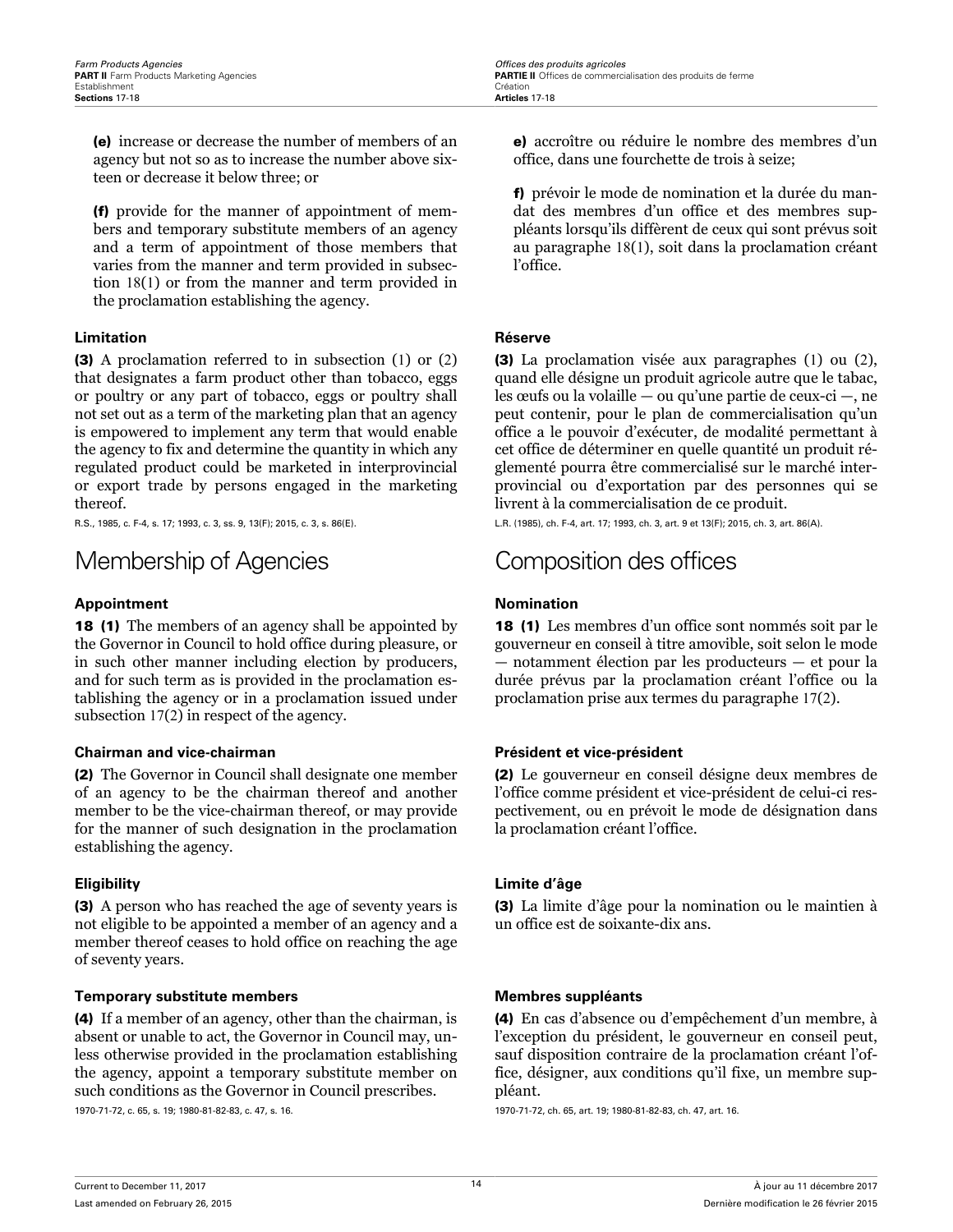### <span id="page-19-0"></span>**Chairman Président**

19 The chairman of an agency shall preside at meetings of the agency but in the event of the absence or incapacity of the chairman, or if the office of chairman is vacant, the vice-chairman of the agency shall act as chairman for the time being.

1970-71-72, c. 65, s. 20.

### **Salaries and fees Rémunération Rémunération**

20 (1) A member of an agency who devotes the whole of their time or a portion of their time on a continuous basis to the performance of their duties as a member shall be paid by the agency a salary to be fixed by the Governor in Council on the recommendation of the Council, and the other members of the agency shall be paid by the agency any fees for attendances at meetings of the agency or any of its committees that are provided by by-law of the agency made under paragraph 25(c).

(2) Each member of an agency or of a consultative or advisory committee of an agency is entitled to be paid by the agency any travel and living expenses incurred by them in the performance of their duties under this Act that are provided by by-law of the agency made under paragraph 25(c).

R.S., 1985, c. F-4, s. 20; 2015, c. 3, s. 87(E).

## Objects and Powers Mission et pouvoirs

**21** The objects of an agency are

(a) to promote a strong, efficient and competitive production and marketing industry for the regulated product or products in relation to which it may exercise its powers; and

(b) to have due regard to the interests of producers and consumers of the regulated product or products. 1970-71-72, c. 65, s. 22.

22 (1) Subject to the proclamation by which it is established and to any subsequent proclamation altering its powers, an agency may

(a) purchase any regulated product in relation to which it may exercise its powers and any farm product, wherever grown or produced that is of the same kind as the regulated product in relation to which it may exercise its powers, and package, process, store, ship, insure, export or sell or otherwise dispose of any such product purchased by it;

19 Le président d'un office préside les réunions de celuici; en cas d'absence ou d'empêchement du président, ou de vacance de son poste, la présidence est assumée par le vice-président.

1970-71-72, ch. 65, art. 20.

20 (1) Les membres qui exercent leurs fonctions à temps plein ou à temps partiel reçoivent de l'office le traitement fixé par le gouverneur en conseil sur proposition du Conseil; les autres membres de l'office, qui ne font qu'assister à ses réunions ou à celles de ses comités, reçoivent les jetons de présence prévus par règlement administratif pris en application de l'alinéa 25c).

### **Expenses Indemnités**

(2) Les membres d'un office ou d'un comité consultatif d'un office sont indemnisés par ce dernier, conformément au règlement administratif pris en application de l'alinéa 25c), des frais de déplacement et de séjour engagés dans l'exercice de leurs fonctions en application de la présente loi.

L.R. (1985), ch. F-4, art. 20; 2015, ch. 3, art. 87(A).

### **Objects Mission**

21 Un office a pour mission :

a) de promouvoir la production et la commercialisation du ou des produits réglementés pour lesquels il est compétent, de façon à en accroître l'efficacité et la compétitivité;

b) de veiller aux intérêts tant des producteurs que des consommateurs du ou des produits réglementés.

1970-71-72, ch. 65, art. 22.

### **Powers Pouvoirs**

22 (1) Sous réserve de la proclamation le créant et de toute proclamation ultérieure modifiant ses pouvoirs, l'office peut :

a) acheter tout produit réglementé pour lequel il est compétent et tout produit agricole, indépendamment de sa provenance, similaire à celui-ci et les emballer, transformer, entreposer, expédier, assurer, exporter ou vendre, ou faire toute autre opération à leur égard;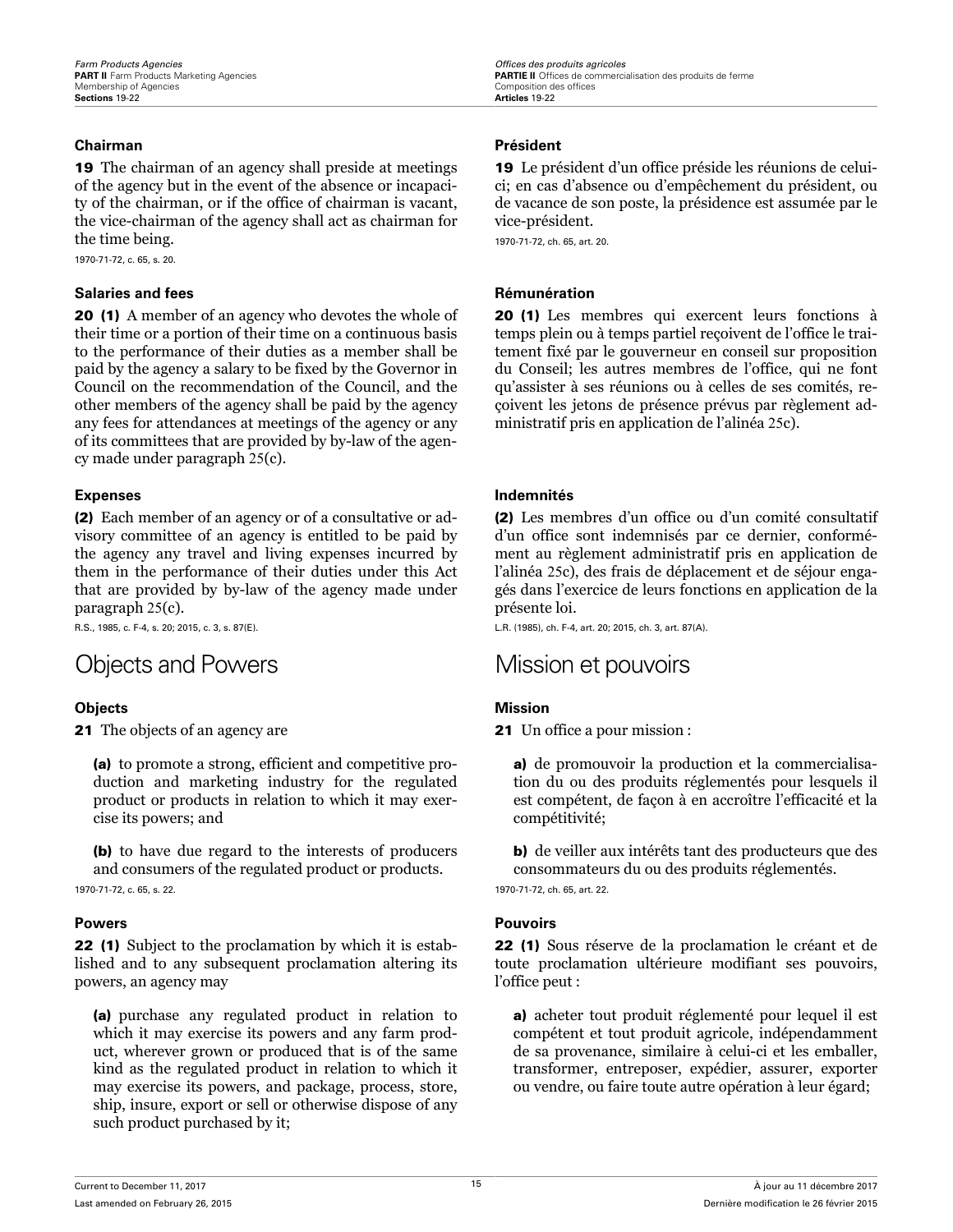(b) implement a marketing plan the terms of which are set out in the proclamation establishing it or in any subsequent proclamation issued under subsection 17(2) in respect of it;

(c) prepare and submit to the Council

(i) a marketing plan, if it is not empowered to implement a marketing plan, or

(ii) any amendments to the marketing plan that the agency is empowered to implement,

that it considers appropriate for the attainment of its objects;

(d) undertake and assist in the promotion of the consumption and use of any regulated product in relation to which it may exercise its powers, the improvement of the quality and variety thereof and the publication of information in relation thereto;

(e) designate bodies through which any regulated product in relation to which it may exercise its powers or any variety, class or grade of any such product shall be marketed in interprovincial or export trade;

(f) where it is empowered to implement a marketing plan, make such orders and regulations as it considers necessary in connection therewith, but all such orders and regulations shall, in the case of orders and regulations that are of a class to which paragraph 7(1)(d) is made applicable, be submitted to the Council before the making thereof, and in any other case, be submitted to the Council either before or after the making thereof and

(i) any order or regulation that is submitted to the Council before the making thereof and that is thereafter made before the Council approves the order or regulation is of no force or effect, and

(ii) any order or regulation that is submitted to the Council after the making thereof and that is set aside by order of the Council thereupon ceases to be of any force or effect;

(g) by order, require any person designated by it who is engaged in the marketing of any regulated product in relation to which it may exercise its powers, or any person who is a member of a class of persons designated by it and who is so engaged, to deduct from any amount payable by that person to any other person engaged in the production or marketing of the regulated product any amount payable to the agency by the other person by way of licence fees, levies or charges provided for in any marketing plan that the agency is

b) exécuter le plan de commercialisation dont les modalités sont énoncées dans la proclamation le créant ou dans toute proclamation ultérieure prise en application du paragraphe 17(2);

c) préparer et soumettre au Conseil, s'il l'estime judicieux pour la réalisation de sa mission :

(i) soit un plan de commercialisation, si son mandat original n'en comporte pas,

(ii) soit des modifications du plan de commercialisation prévu par son mandat;

d) encourager, directement ou indirectement, la consommation et l'utilisation de tout produit réglementé pour lequel il est compétent, l'amélioration de sa qualité et la multiplication de ses variétés, ainsi que la publication de toute information le concernant;

e) désigner les organismes chargés de commercialiser le ou les produits réglementés pour lesquels il est compétent, ou toute variété, classe ou qualité de ces produits, sur le marché interprovincial ou d'exportation;

f) prendre les ordonnances et règlements qu'il considère nécessaires à l'exécution du plan de commercialisation qu'il est habilité à mettre en œuvre, après les avoir soumis au Conseil, lorsqu'ils relèvent d'une catégorie à laquelle l'alinéa 7(1)d) est applicable, ou, dans tout autre cas, soit après soit avant leur présentation au Conseil, étant entendu que :

(i) les ordonnances et règlements soumis au Conseil avant leur prise sont sans effet s'ils sont pris avant approbation par celui-ci,

(ii) les ordonnances et règlements soumis au Conseil après leur prise sont inopérants à compter de leur annulation, le cas échéant, par ordonnance du Conseil;

g) par ordonnance, exiger des personnes désignées par lui ou des personnes faisant partie d'une catégorie désignée par lui et se livrant à la commercialisation d'un produit réglementé pour lequel il est compétent qu'elles déduisent de toute somme payable par elles à une autre personne se livrant à la production ou à la commercialisation de ce produit réglementé le montant payable à l'office par celle-ci au titre des frais de licence, taxes ou prélèvements prévus dans tout plan de commercialisation qu'il est habilité à mettre en œuvre, et qu'elles lui remettent les montants ainsi déduits;

h) procéder à toutes opérations sur un immeuble ou bien réel, notamment l'acheter, le prendre à bail ou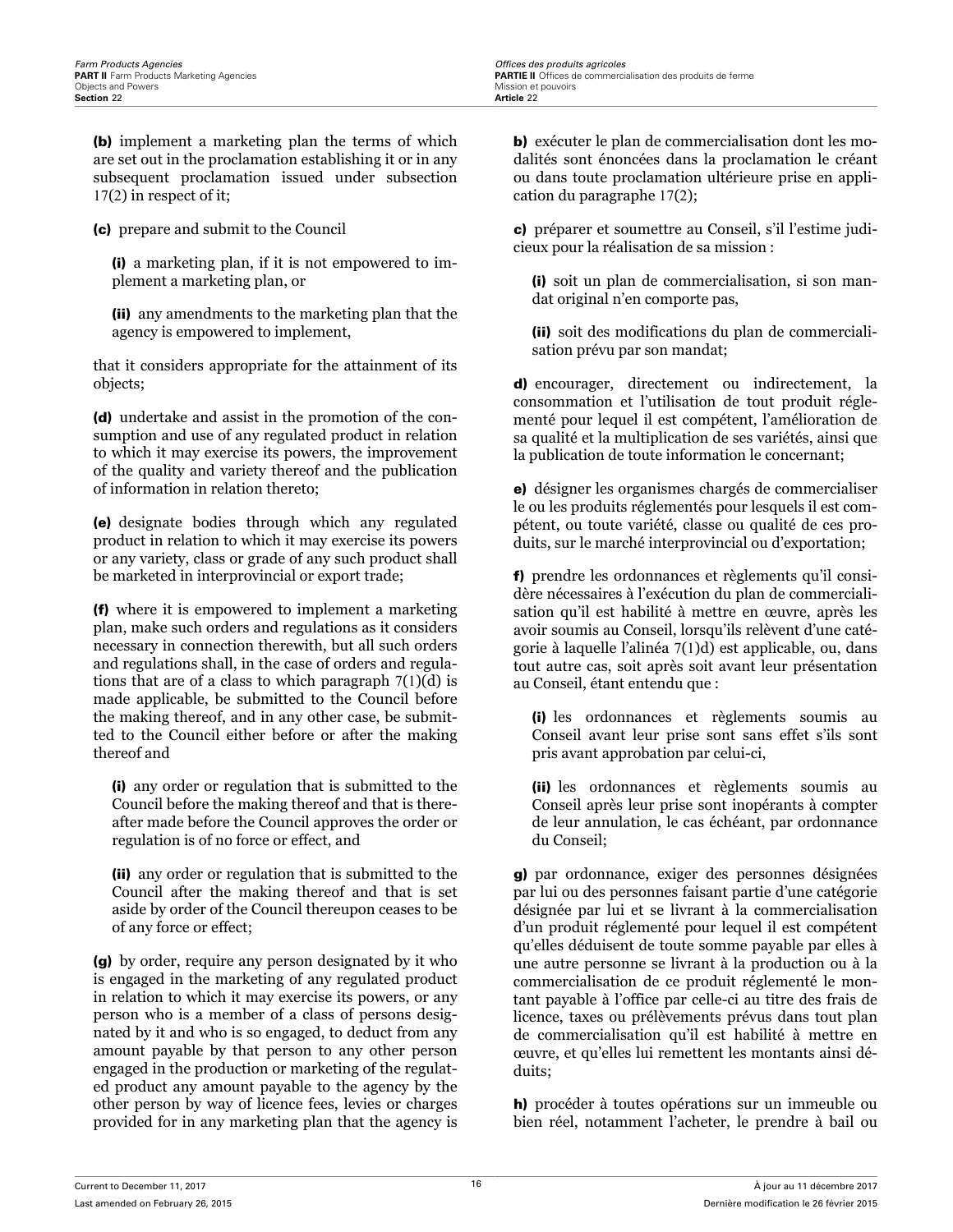**PARTIE II** Offices de commercialisation des produits de ferme<br>Mission et pouvoirs

authorized to implement and to remit all amounts so deducted to the agency;

(h) purchase, lease or otherwise acquire and hold, mortgage, hypothecate, sell or otherwise deal with any real property or immovable;

(i) establish branches or employ agents or mandataries in Canada or elsewhere;

(j) expend any money received by it through the conduct of its operations, whether by way of licence fees, levies or charges paid by persons engaged in the production or marketing of any regulated product in relation to which it may exercise its powers or otherwise;

(k) invest any money in its possession or control that in its opinion is not immediately required for the purposes of its operations, in securities of or guaranteed by the Government of Canada and sell any securities so acquired by it and reinvest the proceeds thereof or any part thereof in like manner;

(l) borrow money on the credit of the agency and on the security of any regulated product or other property held by it;

(m) undertake to advertise and promote and do research into new markets for the establishment of greater sales; and

(n) do all such other things as are necessary or incidental to the exercise of any of its powers or the carrying out of any of its functions under this Act.

(2) An agency may perform on behalf of a province any function relating to intraprovincial trade in any regulated product in relation to which it may exercise its powers that is specified in an agreement entered into pursuant to section 31.

(3) An agency may, with the approval of the Governor in Council, grant authority to any body, authorized under the law of a province to exercise powers of regulation in relation to the marketing locally within the province of any regulated product in relation to which the agency may exercise its powers, to perform on behalf of the agency any function relating to interprovincial or export trade in the regulated product that the agency is authorized to perform.

R.S., 1985, c. F-4, s. 22; 1993, c. 3, s. 13(F); 2001, c. 4, s. 82; 2004, c. 25, s. 140; 2015, c. 3, s. 88(E).

l'acquérir d'autre façon, le détenir, le grever d'une hypothèque ou le vendre;

i) établir des succursales ou avoir des mandataires au Canada ou à l'étranger;

j) dépenser les sommes reçues par lui dans le cadre de son mandat au titre des frais de licence, taxes ou prélèvements payés par des personnes se livrant à la production ou à la commercialisation de tout produit réglementé pour lequel il est compétent;

k) investir dans des valeurs émises ou garanties par le gouvernement du Canada les sommes en sa possession ou sous sa responsabilité qui, à son avis, ne sont pas immédiatement nécessaires à son fonctionnement, et vendre les valeurs ainsi acquises par lui puis réinvestir de la même manière tout ou partie du produit de la vente;

l) emprunter sur son crédit et sur la garantie de tout produit réglementé ou autre bien en sa possession;

m) faire de la publicité et des études pour découvrir de nouveaux marchés et promouvoir la recherche en vue d'accroître les ventes;

n) prendre toute autre mesure qu'il estime utile pour la réalisation de sa mission dans le cadre de la présente loi.

### **Additional powers in intraprovincial trade Commerce intraprovincial : pouvoirs supplémentaires**

(2) L'office peut, au nom d'une province, exercer, en matière de commerce intraprovincial d'un produit réglementé pour lequel il est compétent, toute fonction spécifiée dans un accord conclu en application de l'article 31.

### **Delegation of powers Délégation de pouvoirs**

(3) L'office peut, avec l'approbation du gouverneur en conseil, autoriser un organisme, habilité par la législation d'une province à exercer des pouvoirs réglementaires en ce qui concerne la commercialisation locale dans la province d'un produit réglementé pour lequel il est compétent, à remplir, en son nom, toute fonction qui lui est attribuée en matière de commerce interprovincial ou d'exportation de ce produit.

L.R. (1985), ch. F-4, art. 22; 1993, ch. 3, art. 13(F); 2001, ch. 4, art. 82; 2004, ch. 25, art. 140; 2015, ch. 3, art. 88(A).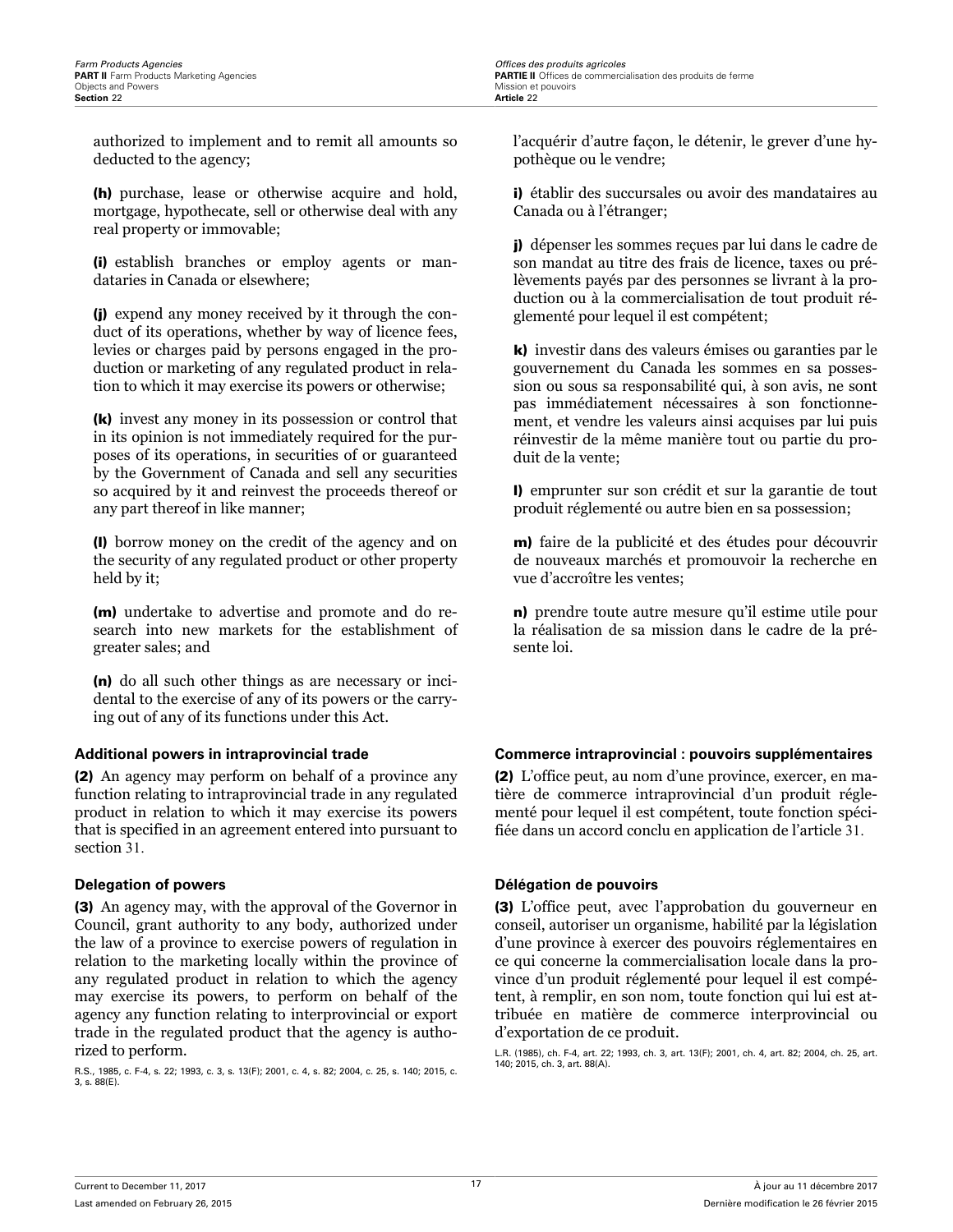### <span id="page-22-0"></span>**Where marketing plan makes allocation Cuotas**

23 (1) A marketing plan, to the extent that it allocates any production or marketing quota to any area of Canada, shall allocate that quota on the basis of the production from that area in relation to the total production of Canada over a period of five years immediately preceding the effective date of the marketing plan.

(2) In allocating additional quotas for anticipated growth of market demand, an agency shall consider the principle of comparative advantage of production.

1970-71-72, c. 65, s. 24.

### **Employment of staff Personnel**

24 An agency may employ such officers and employees as it considers necessary for the proper conduct of its activities.

1970-71-72, c. 65, s. 25.

### **Agency may make by-laws Règlements administratifs**

25 An agency may make by-laws

(a) respecting the calling of meetings of the agency;

(b) respecting the conduct of business at meetings of the agency and the establishment of committees thereof, the delegation of duties to those committees and the fixing of quorums for meetings of the agency and any committee thereof;

(c) subject to the approval of the Council, fixing the fees to be paid to members of the agency other than any members who are paid salaries, for attendances at meetings of the agency or any committee thereof, and the travel and living expenses to be paid to the members of the agency and the members of any consultative or advisory committee of the agency;

(d) subject to the approval of the Council, respecting the establishment, management and administration of a pension fund for the members, officers and employees of the agency and their dependants, the contributions thereto to be made by the agency and the investment of the pension fund moneys thereof;

(e) respecting the duties and conduct of the members of the agency;

(f) prescribing the duties of officers and employees of the agency and the terms and conditions of their

23 (1) Les quotas de production ou de commercialisation éventuellement fixés par un plan de commercialisation pour une région du Canada doivent correspondre à la proportion que représente la production de cette région dans la production canadienne totale des cinq années précédant la mise en application du plan.

### **Idem Idem**

(2) L'office de commercialisation prend en compte les avantages comparatifs de production dans l'attribution de quotas additionnels destinés à répondre à la croissance prévue de la demande du marché.

1970-71-72, ch. 65, art. 24.

## General Dispositions générales

24 L'office peut employer le personnel qu'il estime nécessaire à l'exercice de ses activités. 1970-71-72, ch. 65, art. 25.

25 L'office peut, par règlement administratif :

a) prévoir la convocation de ses réunions;

b) régir le déroulement de ses réunions, ainsi que la constitution de comités, la délégation de fonctions à ceux-ci et la fixation des quorums pour ses réunions et celles de ses comités;

c) fixer, sous réserve de l'approbation du Conseil, les honoraires payables à ses membres, à l'exception de ceux qui reçoivent des traitements, pour leur présence à ses réunions ou à celles de ses comités, ainsi que les frais de déplacement et de séjour remboursables à ses membres et à ceux de tout comité consultatif;

d) prévoir, sous réserve de l'approbation du Conseil, concernant l'établissement et la gestion d'une caisse de retraite pour ses membres, cadres et employés et les personnes à leur charge, ainsi que ses contributions à cette caisse de retraite et le placement des fonds de celle-ci;

e) prévoir les fonctions et les règles de conduite de ses membres;

f) déterminer les fonctions de son personnel et ses modalités d'emploi, notamment la rémunération à lui verser;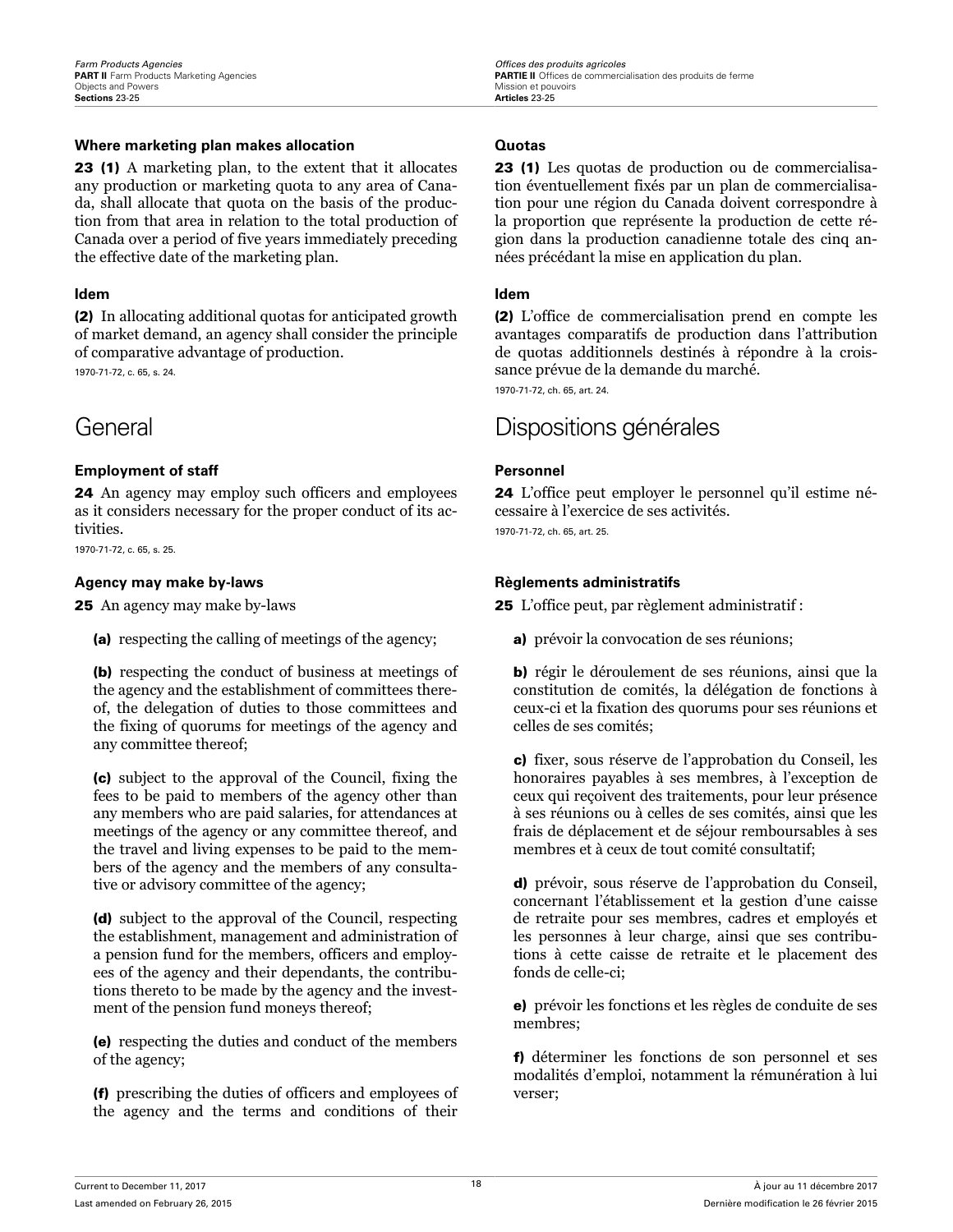<span id="page-23-0"></span>employment including the remuneration to be paid to them by the agency;

(g) for the establishment of consultative or advisory committees consisting of members of the agency or persons other than members or both; and

(h) generally for the conduct and management of the affairs of the agency.

1970-71-72, c. 65, s. 26.

26 An agency is not an agent of Her Majesty, and the chairman and the other members of an agency and the officers and employees thereof are not part of the federal public administration.

R.S., 1985, c. F-4, s. 26; 2003, c. 22, s. 224(E).

### **Conduct of financial operations <b>Autonomie financière Autonomie financière**

27 Subject to subsection 28(1), an agency shall conduct its operations on a self-sustaining financial basis without appropriations therefor by Parliament.

1970-71-72, c. 65, s. 28.

### **Payment by Minister of Finance <b>Subvention initiale Subvention initiale**

28 (1) The Minister of Finance may, out of the Consolidated Revenue Fund, on the requisition of the Minister, make grants to an agency not exceeding in the aggregate one hundred thousand dollars to enable the agency to meet initial operating and establishment expenses.

### **Limitation Réserve**

(2) The aggregate amount of grants made under subsection (1) shall not exceed one million dollars. 1970-71-72, c. 65, s. 29.

29 The accounts and financial transactions of each agency shall be audited annually by an auditor appointed by the Governor in Council and a report of each audit shall be made to the appropriate agency, the Council and the Minister.

1970-71-72, c. 65, s. 30.

30 An agency shall, within three months after the end of each fiscal year, submit to the Council and the Minister a report in such form as the Minister may direct on its activities for that fiscal year and the Minister shall cause g) pourvoir à la création de comités consultatifs formés soit de ses membres, soit de personnes étrangères, soit à la fois de ses membres et de personnes étrangères;

h) d'une façon générale, régir son activité. 1970-71-72, ch. 65, art. 26.

### **Not agent of Her Majesty Qualité de mandataire de Sa Majesté**

26 L'office n'est pas mandataire de Sa Majesté et son président et ses autres membres, ainsi que son personnel, ne font pas partie de l'administration publique fédérale.

L.R. (1985), ch. F-4, art. 26; 2003, ch. 22, art. 224(A).

## Financial Dispositions financières

27 Sous réserve du paragraphe 28(1), l'office est financièrement autonome et ne reçoit pas pour son fonctionnement de crédits votés par le Parlement.

1970-71-72, ch. 65, art. 28.

28 (1) À la demande du ministre, le ministre des Finances peut, jusqu'à concurrence de cent mille dollars, octroyer à un office des subventions prélevées sur le Trésor pour lui permettre de faire face à ses frais d'établissement et à ses dépenses initiales d'exploitation.

(2) Le total des subventions consenties au titre du paragraphe (1) ne peut dépasser un million de dollars. 1970-71-72, ch. 65, art. 29.

### **Audit Vérication**

29 Un vérificateur nommé par le gouverneur en conseil vérifie chaque année les comptes et opérations financières de chaque office et présente son rapport à l'office concerné, au Conseil et au ministre.

1970-71-72, ch. 65, art. 30.

## Annual Report **Rapport** annuel

### **Report to Parliament Rapport au Parlement**

30 Dans les trois mois suivant la fin de chaque exercice, l'office présente au Conseil et au ministre, en la forme prescrite par ce dernier, un rapport d'activité pour cet exercice. Le ministre le fait déposer devant le Parlement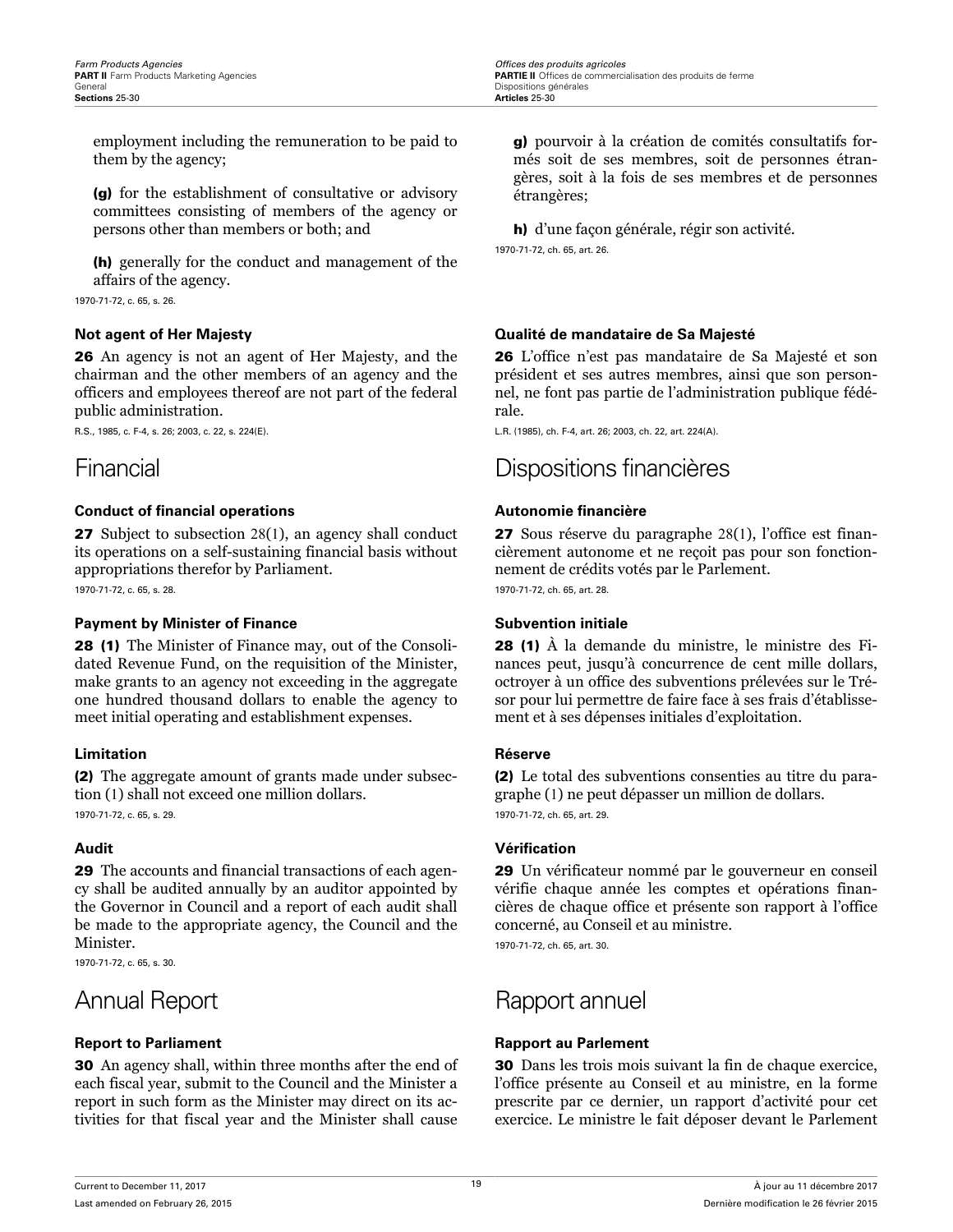<span id="page-24-0"></span>the report to be laid before Parliament within fifteen days after the receipt thereof, or, if Parliament is not then sitting, on any of the first fifteen days next thereafter that either House of Parliament is sitting.

1970-71-72, c. 65, s. 31.

## Agreements Accords

### **Federal-provincial agreements Accords fédéro-provinciaux**

31 With the approval of the Governor in Council, the Minister may, on behalf of the Government of Canada, enter into an agreement with any province providing for the performance by an agency on behalf of the province of functions relating to intraprovincial trade in a regulated product or products in relation to which the agency may exercise its powers and for such other matters relating thereto as may be agreed on by the Minister and the government of the province.

1970-71-72, c. 65, s. 32.

32 Nothing in the *Competition Act* applies to any contract, agreement or other arrangement between an agency and any person or persons engaged in the production or marketing of a regulated product where the agency has authority under this or any other Act, under a proclamation issued under this Act or under an agreement entered into pursuant to section 31 of this Act to enter into such an arrangement.

R.S., 1985, c. F-4, s. 32; R.S., 1985, c. 19 (2nd Supp.), s. 50.

33 The Minister, on the recommendation of an agency, may designate any qualified person as an inspector for the purposes of this Act.

1970-71-72, c. 65, s. 34.

34 (1) An inspector may at any reasonable time enter any place that the inspector believes on reasonable grounds is occupied, other than a dwelling-house or any part of a place that is designed to be used and is being used as a permanent or temporary dwelling-house, and in which the inspector believes on reasonable grounds there is any regulated product produced for, or intended to be marketed in, interprovincial or export trade and examine any books, records or other documents in that place that the inspector believes on reasonable grounds contain any information relating to the regulated product and make copies thereof or take extracts therefrom, and may require any person to produce, for inspection, or for dans les quinze jours suivant sa réception ou, si le Parlement ne siège pas, dans les quinze premiers jours de séance ultérieurs de l'une ou l'autre chambre.

1970-71-72, ch. 65, art. 31.

31 Avec l'approbation du gouverneur en conseil, le ministre peut, au nom du gouvernement fédéral, conclure avec une province un accord sur l'exercice par un office, pour le compte de la province, de fonctions relatives au commerce intraprovincial d'un ou de plusieurs produits réglementés pour lesquels cet office est compétent, ainsi que sur toutes questions s'y rapportant dont lui-même et le gouvernement provincial intéressé peuvent convenir. 1970-71-72, ch. 65, art. 32.

### **Competition Act not to apply Non-application de la Loi sur la concurrence**

32 La *Loi sur la concurrence* ne s'applique ni à un contrat, ni à un accord, ni à toute autre forme d'arrangement conclu par un office avec une ou plusieurs personnes se livrant à la production ou à la commercialisation d'un produit réglementé lorsque l'office est habilité à le faire aux termes d'une loi quelconque, ou d'une proclamation prise en application de la présente loi, ou d'un accord passé en application de l'article 31 de la présente loi.

L.R. (1985), ch. F-4, art. 32; L.R. (1985), ch. 19 (2e suppl.), art. 50.

## Inspectors Inspecteurs

### **Inspectors Inspecteurs**

33 Sur recommandation d'un office, le ministre peut désigner toute personne qualifiée pour remplir les fonctions d'inspecteur dans le cadre de la présente loi.

1970-71-72, ch. 65, art. 34.

### **Powers of inspectors Pouvoirs des inspecteurs**

34 (1) L'inspecteur peut à toute heure convenable, s'il a des motifs raisonnables de le croire occupé, entrer dans tout lieu, à l'exception d'un logement privé ou d'une partie d'un local conçu pour servir ou servant de logement privé permanent ou temporaire, s'il a des motifs raisonnables de croire qu'il s'y trouve un produit réglementé produit pour le marché interprovincial ou d'exportation, ou qui est destiné à y être commercialisé; il peut examiner les livres, registres et autres documents qui s'y trouvent, s'il a des motifs raisonnables de croire qu'ils contiennent des renseignements relatifs au produit réglementé, et les reproduire en tout ou en partie et peut aussi exiger la communication, aux mêmes fins, de tout livre,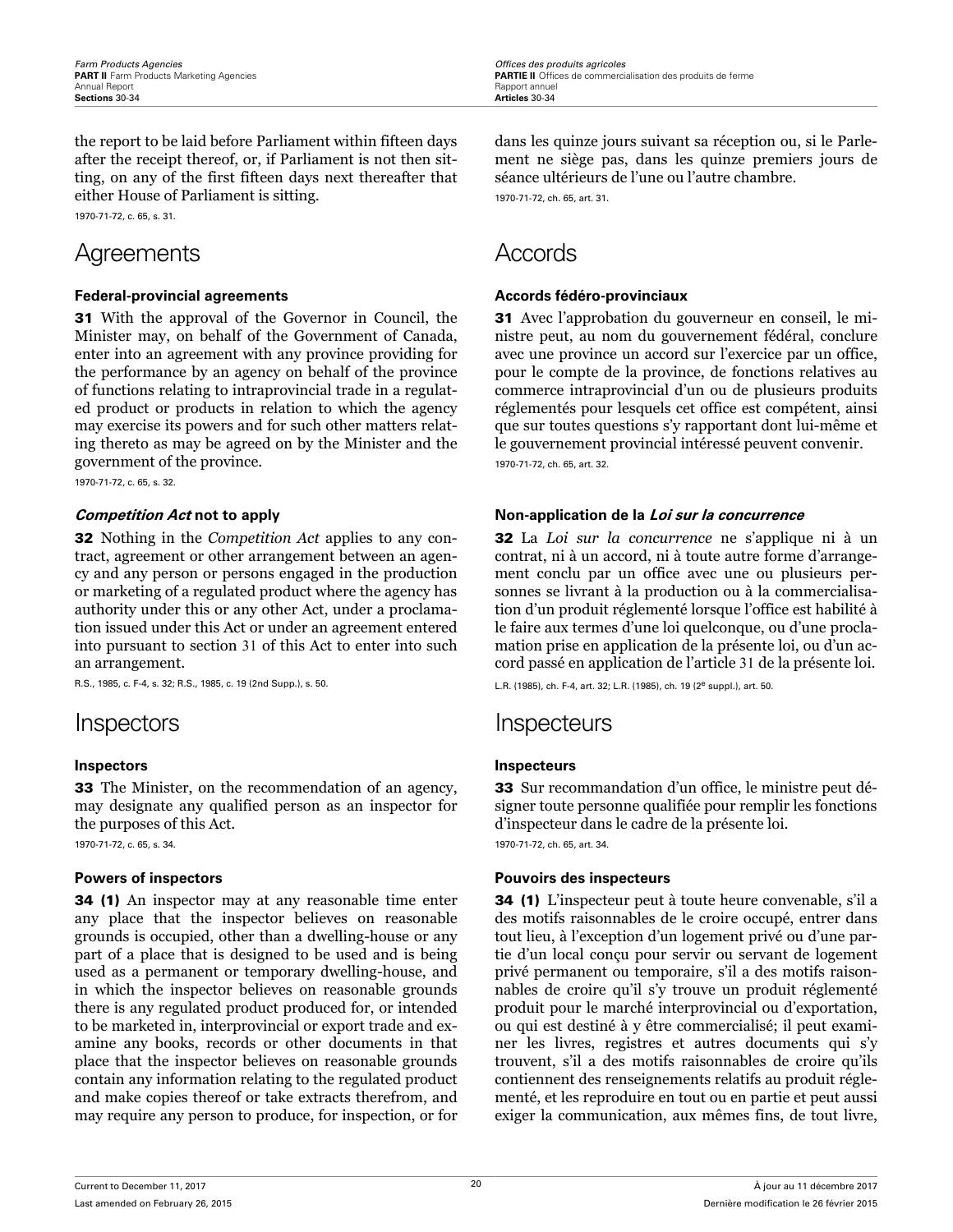<span id="page-25-0"></span>the purpose of obtaining copies thereof or extracts therefrom, any books, records or documents relating to that product that are located in any other place.

### **Certificate to be produced and a production du certificat**

(2) An inspector shall be furnished with a certificate of designation and on entering any place referred to in subsection (1) shall, if so requested, produce the certificate to any person in charge thereof.

### **Assistance to inspectors Assistance à l'inspecteur**

(3) The owner or person in charge of any place referred to in subsection (1) and every person found in that place shall give an inspector all reasonable assistance to enable the inspector to carry out their duties and functions under this Act and shall furnish the inspector with any information with respect to any regulated product found in that place that the inspector may reasonably require.

R.S., 1985, c. F-4, s. 34; 1993, c. 3, ss. 11, 13(F); 2015, c. 3, s. 89(E).

### **Obstruction of inspectors Entrave**

35 (1) No person shall obstruct or hinder an inspector engaged in carrying out their duties and functions under this Act.

(2) No person shall knowingly make a false or misleading statement, either orally or in writing, to an inspector engaged in carrying out their duties and functions under this Act.

R.S., 1985, c. F-4, s. 35; 2015, c. 3, s. 90(E).

36 Where a marketing plan provides for licence fees or levies or charges payable by persons engaged in the production of a regulated product, or the marketing thereof, and any such licence fee, levy or charge remains unpaid after the time provided in the plan at which it was due and payable to an agency, the licence fee, levy or charge constitutes a debt payable to the agency and may be sued for and recovered as such by the agency in any court of competent jurisdiction.

1970-71-72, c. 65, s. 37.

**PARTIE II** Offices de commercialisation des produits de ferme

registre ou document se trouvant ailleurs que dans les lieux qu'il visite et se rapportant à ce produit.

(2) L'inspecteur reçoit un certificat attestant sa qualité, qu'il présente, sur demande, au responsable du lieu visé au paragraphe (1).

(3) Le propriétaire ou le responsable du lieu visité, ainsi que toute personne qui s'y trouve, sont tenus de prêter à l'inspecteur toute l'assistance possible dans l'exercice de ses fonctions et de lui donner les renseignements qu'il peut valablement exiger concernant un produit réglementé qu'il y a trouvé.

L.R. (1985), ch. F-4, art. 34; 1993, ch. 3, art. 11 et 13(F); 2015, ch. 3, art. 89(A).

35 (1) Lorsque l'inspecteur agit dans l'exercice de ses fonctions, il est interdit d'entraver son action.

### **False statements Fausses déclarations**

(2) Lorsque l'inspecteur agit dans l'exercice de ses fonctions, il est interdit de lui faire sciemment, oralement ou par écrit, une déclaration fausse ou trompeuse.

L.R. (1985), ch. F-4, art. 35; 2015, ch. 3, art. 90(A).

## Recovery of Debts Due an Agency Recouvrement des dettes dues à un office

### **Licence fees, levies and charges Frais de licence, prélèvements et taxes**

36 Les frais de licence, prélèvements et taxes éventuellement payables à un office, aux termes d'un plan de commercialisation, par des personnes se livrant à la production ou à la commercialisation d'un produit réglementé et non acquittés à l'échéance fixée par le plan constituent des créances de l'office dont le recouvrement peut être poursuivi à ce titre devant tout tribunal compétent.

1970-71-72, ch. 65, art. 37.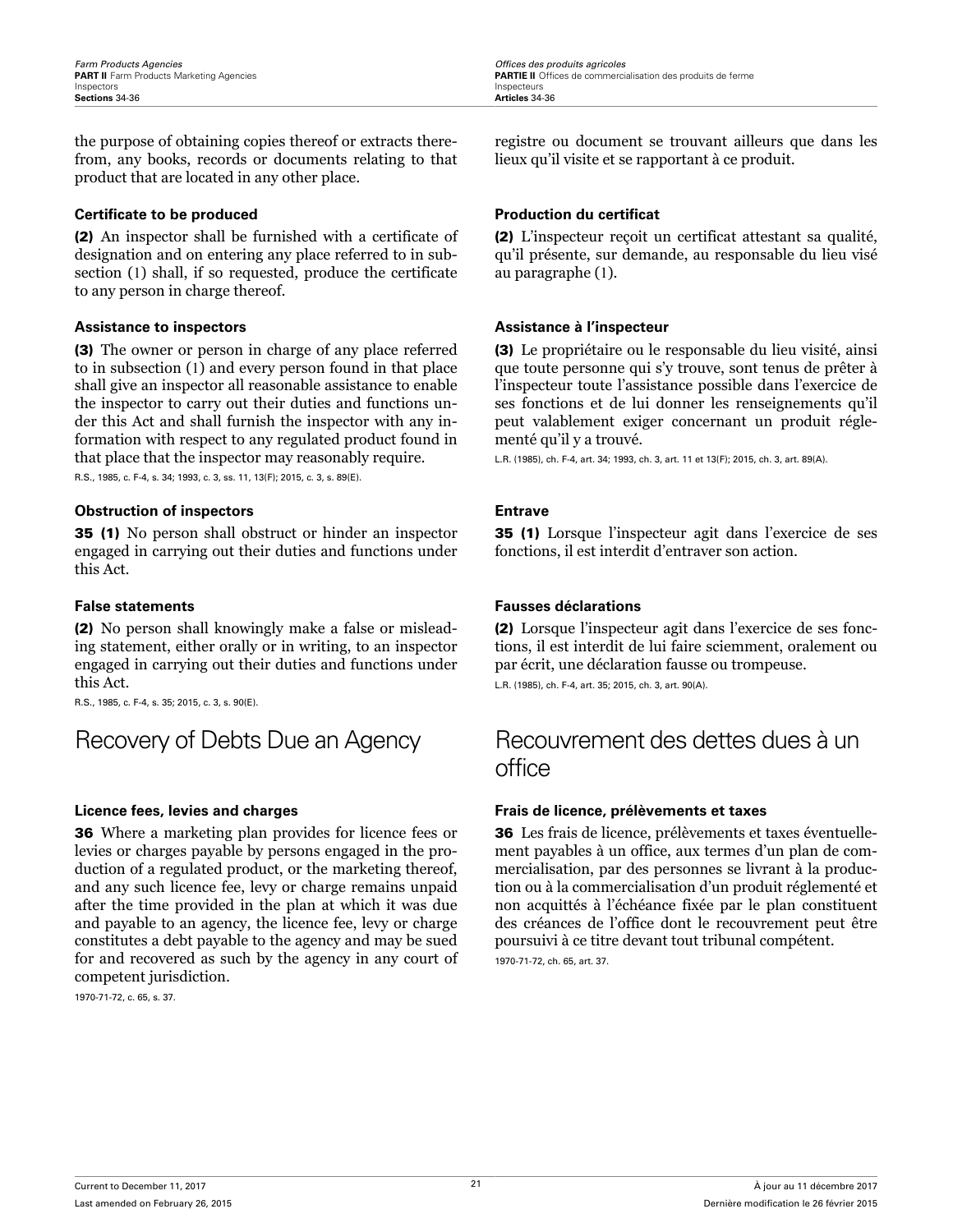## <span id="page-26-0"></span>Offences and Punishment Infractions et peines

### **Contravention of Act, regulation, etc. Contraventions**

37 (1) Every person who

(a) contravenes any provision of this Act or of a marketing plan that an agency is authorized to implement,

(b) fails to comply with a requirement of the Council under paragraph 7(1)(h) or (i) that is applicable to that person, or

(c) contravenes any order or regulation made by an agency under paragraph  $22(1)(f)$  or  $(g)$  that has been approved by the Council,

is guilty of an offence and liable on summary conviction to a fine not exceeding five thousand dollars.

### **Offence by employee, etc. Preuve de l'infraction**

(2) In any prosecution for an offence under this section, it is sufficient proof of the offence to establish that it was committed by an employee, or an agent or a mandatary, of the accused whether or not the employee, or agent or mandatary, is identified or has been prosecuted for the offence, unless the accused establishes that the offence was committed without knowledge or consent of the accused and that the accused exercised all due diligence to prevent its commission.

### **Limitation period Prescription**

(3) Any proceedings by way of summary conviction in respect of an offence under this section may be instituted at any time within but not later than one year after the time when the subject-matter of the proceedings arose.

(4) In any prosecution for an offence under this section,

(a) the act or omission complained of in respect of which the prosecution was instituted shall, unless the contrary is established, be deemed to relate to the production or marketing of a farm product in interprovincial or export trade or to the duties of a person engaged in the production or marketing thereof; and

(b) any farm product referred to in the information laid in respect of the offence shall, unless the contrary is established, be deemed to have been grown or produced in Canada or in the particular province or region in Canada, if any, alleged in the information.

R.S., 1985, c. F-4, s. 37; 1993, c. 3, s. 13(F); 2004, c. 25, s. 141; 2015, c. 3, s. 91(E).

37 (1) Commet une infraction et encourt, sur déclaration de culpabilité par procédure sommaire, une amende maximale de cinq mille dollars quiconque, selon le cas :

a) contrevient à une disposition de la présente loi ou d'un plan de commercialisation qu'un office est habilité à mettre en œuvre;

b) ne se conforme pas à l'une des exigences du Conseil prévues aux alinéas 7(1)h) ou i) qui lui sont applicables;

c) contrevient à une ordonnance ou un règlement pris par un office au titre des alinéas 22(1)f) ou g) et ayant reçu l'approbation du Conseil.

(2) Dans la poursuite d'une infraction visée au présent article, il suffit, pour prouver l'infraction, d'établir qu'elle a été commise par un employé ou un mandataire de l'accusé, que cet employé ou mandataire ait été ou non identifié ou poursuivi. L'accusé peut se disculper en prouvant que la perpétration a eu lieu à son insu ou sans son consentement et qu'il avait pris les mesures nécessaires pour l'empêcher.

(3) La poursuite, sur déclaration de culpabilité par procédure sommaire, d'une infraction prévue au présent article se prescrit par un an à compter de sa perpétration.

### **Evidence as to geographical origin Preuve quant au lieu de provenance**

(4) Dans la poursuite d'une infraction prévue au présent article :

a) l'acte ou l'omission faisant l'objet de la plainte ayant motivé la poursuite sont, en l'absence de preuve contraire, réputés avoir trait à la production ou à la commercialisation d'un produit agricole sur le marché interprovincial ou d'exportation ou aux fonctions d'une personne qui se livre à la production ou à la commercialisation de ce produit;

b) tout produit agricole visé dans la plainte déposée relativement à l'infraction est, en l'absence de preuve contraire, réputé avoir été cultivé ou produit soit au Canada, soit dans la province ou région du Canada éventuellement mentionnée dans la plainte.

L.R. (1985), ch. F-4, art. 37; 1993, ch. 3, art. 13(F); 2004, ch. 25, art. 141; 2015, ch. 3, art. 91(A).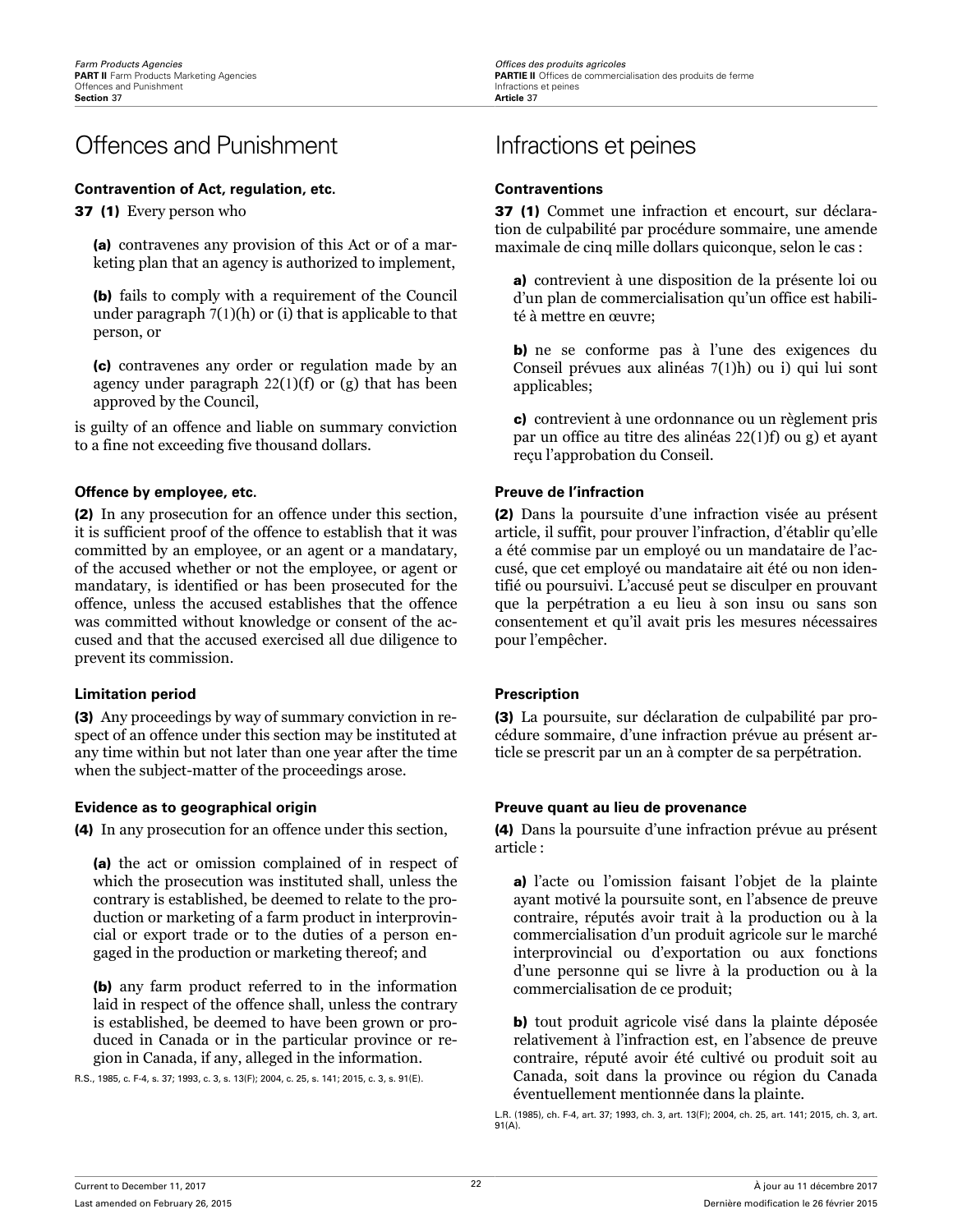## <span id="page-27-0"></span>Winding-up of Agencies Dissolution des offices

### **Winding-up of an agency <b>Modalities Modalities Modalities**

38 The Governor in Council may order any agency established pursuant to this Act to wind up its affairs and may by proclamation dissolve any agency in respect of which such an order has been made, but an order or proclamation under this section becomes effective only on the expiration of ninety days after the date of publication thereof in the *Canada Gazette*.

1970-71-72, c. 65, s. 39.

## Farm Products Promotion and Research Agencies

## Establishment Création

### **Establishment of agencies Création des offices Création des offices**

39 (1) The Governor in Council may, by proclamation, establish a promotion-research agency with powers relating to one or more farm products, where the Governor in Council is satisfied that the majority of the aggregate of the producers or, where the import trade in one or more farm products is to be included, the majority of the aggregate of the producers and importers, of all those farm products, in Canada or in the region to which the proclamation relates, is in favour of the establishment of such an agency.

(2) The Governor in Council, in order to determine whether the majority referred to in subsection (1) is in favour of establishing an agency with powers relating to one or more farm products, may request that each province concerned carry out a plebiscite of the producers or the producers and importers, as the case may be.

### **Agencies to be bodies corporate Personnalité morale**

(3) An agency established pursuant to this Part is a body corporate.

1993, c. 3, s. 12.

40 (1) A proclamation establishing an agency shall

(a) designate the farm products in relation to which, and, where applicable, the region of Canada within which, the agency may exercise its powers;

38 Le gouverneur en conseil peut, par décret, ordonner à un office créé en application de la présente loi de liquider ses affaires et, par proclamation, dissoudre l'office visé par ce décret. Celui-ci ou la proclamation prennent effet quatre-vingt-dix jours après leur date de publication dans la *Gazette du Canada*.

1970-71-72, ch. 65, art. 39.

### **PART III PARTIE III**

## Offices de promotion et de recherche

39 (1) Le gouverneur en conseil peut, par proclamation, créer un office de promotion et de recherche pour un ou plusieurs produits agricoles lorsqu'il est convaincu que la majorité de l'ensemble des producteurs ou, si le marché d'importation d'un ou de plusieurs produits agricoles est visé, la majorité de l'ensemble des producteurs et des importateurs de tous les produits agricoles en question au Canada ou dans la région visée par la proclamation est en faveur d'une telle mesure.

### **Plebiscites Référendums**

(2) Le gouverneur en conseil peut, pour déterminer si la majorité visée au paragraphe (1) est en faveur de la création d'un office ayant compétence à l'égard d'un ou de plusieurs produits agricoles, demander à chaque province concernée de procéder à un référendum auprès des producteurs ou des producteurs et des importateurs en cause.

(3) Les offices créés en application de la présente partie sont des personnes morales. 1993, ch. 3, art. 12.

### **Contents of proclamation Contenu de la proclamation**

40 (1) La proclamation portant création d'un office doit :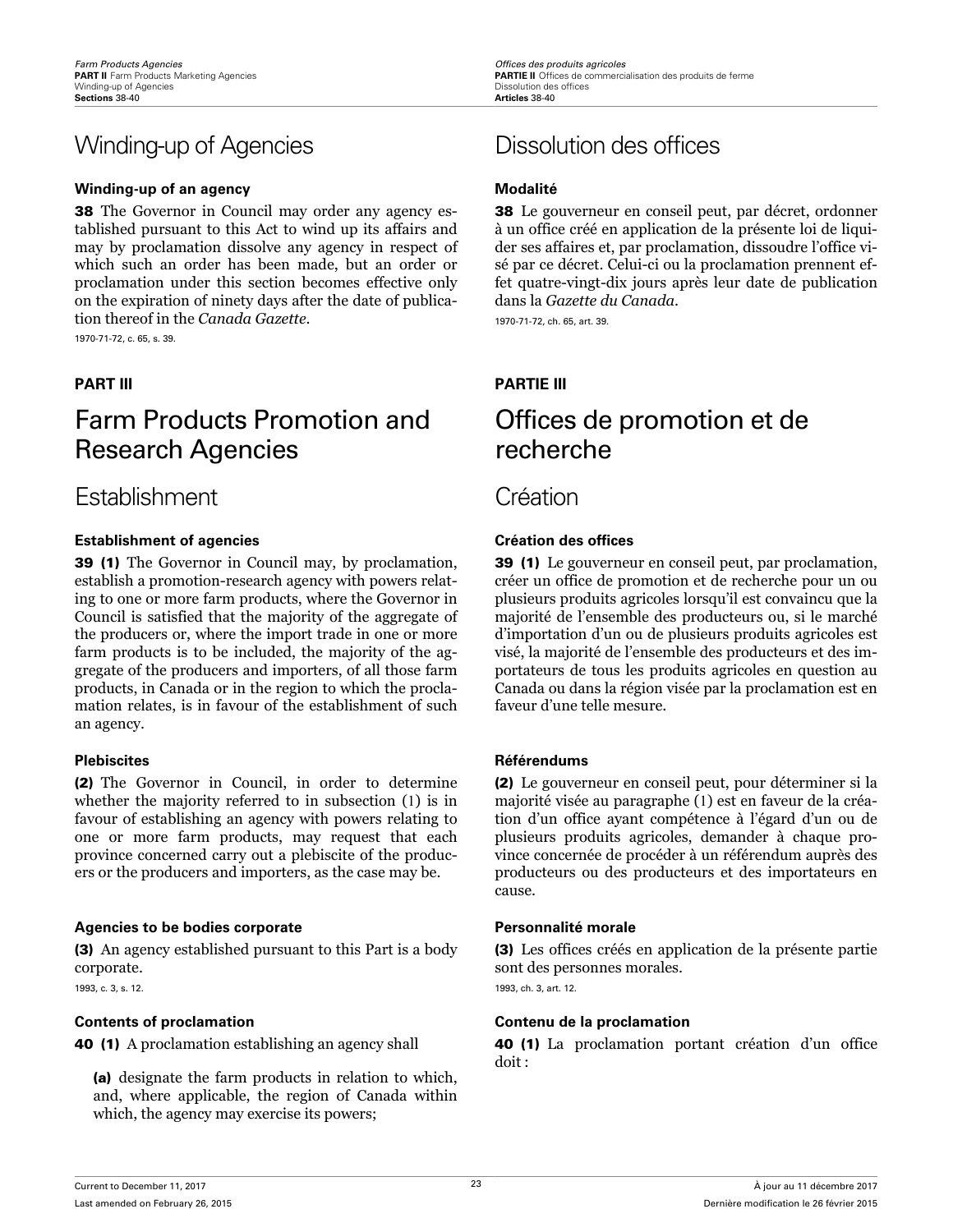<span id="page-28-0"></span>(b) designate any of the powers set out in section 42 that are not vested in the agency;

(c) set out the terms of any promotion and research plan that the agency is empowered to implement;

(d) state the corporate name of the agency and the place in Canada where the head office of the agency is to be situated; and

(e) subject to subsections (2) to (4), fix the number of members of the agency and provide for the manner of appointment of members and temporary substitute members and the term of their appointment if the manner and term are to be other than as provided in subsection 18(1).

### **Number of members of agency Nombre**

(2) The number of members of an agency shall be not less than three and not more than sixteen.

### **Majority of members of agency Majorité**

(3) Where an agency is authorized by proclamation to exercise its powers in relation to one or more farm products in import trade, the majority of the members of the agency shall be comprised of representatives of the following groups, namely,

- (a) primary producers of those farm products, and
- (b) importers of those farm products,

and the number of representatives of each such group within that majority shall, subject to there being at least one of each group, be in proportion to the share of each such group in the aggregate of the total intraprovincial, interprovincial and import trade in all of those products and, where the agency is authorized by proclamation to exercise its powers in relation to one or more farm products in export trade, the export trade in all of those farm products.

### **Idem Idem**

(4) Where an agency is not authorized by proclamation to exercise its powers in relation to at least one farm product in import trade, the majority of the members of the agency shall be primary producers.

1993, c. 3, s. 12.

41 The object of an agency is to promote a strong, efficient and competitive industry for the regulated products in relation to which it may exercise its powers by promoting the marketing and production of the products and by

a) désigner le ou les produits agricoles ressortissant à l'office et, s'il y a lieu, désigner la région du Canada à l'égard de laquelle celui-ci peut exercer ses pouvoirs;

b) préciser tout pouvoir prévu à l'article 42 qui n'est pas conféré à l'office;

c) énoncer les modalités des plans de promotion et de recherche que l'office est habilité à mettre en œuvre;

d) préciser la dénomination de l'office et le lieu de son siège au Canada;

e) sous réserve des paragraphes (2) à (4), fixer le nombre des membres de l'office et prévoir, s'ils diffèrent de ceux qu'établit le paragraphe 18(1), le mode de nomination et la durée du mandat de ces membres et des suppléants.

(2) Les membres d'un office sont au nombre de trois à seize.

(3) La proclamation, si elle autorise l'office à exercer sa compétence à l'égard du marché d'importation de un ou de plusieurs produits agricoles précise, sous réserve d'un minimum de un siège attribué à chaque groupe, le nombre de membres qui représenteront respectivement les producteurs du secteur primaire au Canada et les importateurs du ou des produits agricoles en question, la répartition des sièges étant proportionnelle à leur part de la totalité du marché intraprovincial, interprovincial, d'importation et, si le marché d'exportation est visé par le plan, du marché d'exportation.

(4) Si la proclamation n'autorise pas l'office à exercer sa compétence à l'égard du marché d'importation d'au moins un produit agricole, la majorité est composée de représentants des producteurs du secteur primaire. 1993, ch. 3, art. 12.

### **Object Mission**

41 Un office a pour mission de favoriser l'efficacité et la compétitivité du secteur visé par les produits réglementés à l'égard desquels il peut exercer sa compétence en faisant la promotion de la production et de la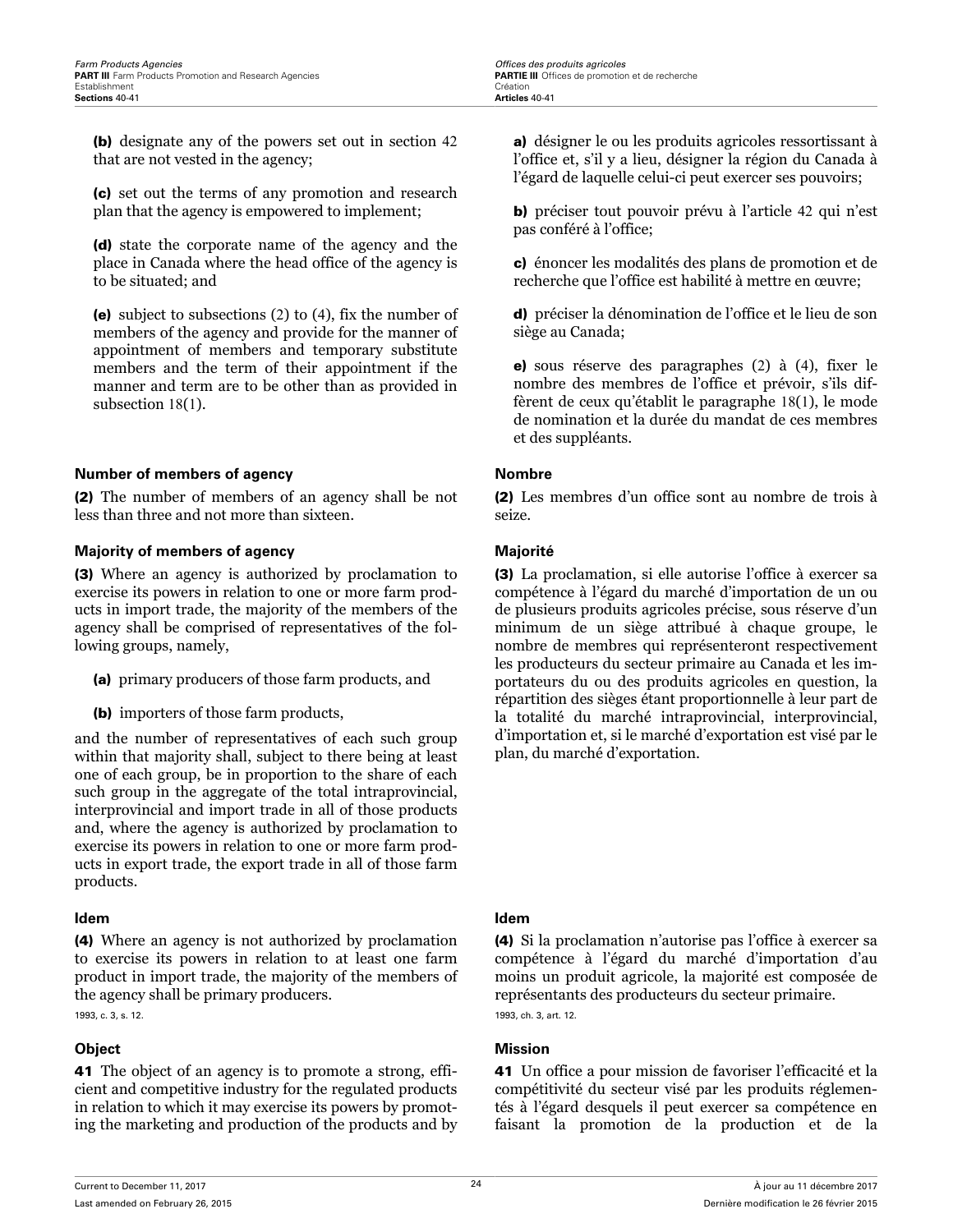<span id="page-29-0"></span>conducting and promoting research activities relating thereto, having due regard to the interests of producers and consumers and, where applicable, importers of the regulated products.

1993, c. 3, s. 12.

42 (1) Subject to the proclamation by which it is established and any amendment thereto, an agency may

(a) implement a promotion and research plan the terms of which are set out in the proclamation;

(b) prepare and submit to the Council

(i) a promotion and research plan, if it is not empowered to implement a promotion and research plan, or

(ii) any amendments to the promotion and research plan that the agency is empowered to implement,

that it considers appropriate for the attainment of its object;

(c) undertake and assist in the promotion of the consumption and use of any regulated product in relation to which it may exercise its powers, the improvement of the quality and variety thereof and the publication of information in relation thereto;

(d) where it is empowered to implement a promotion and research plan, make such orders and regulations as it considers necessary in connection therewith, but all such orders and regulations shall, in the case of orders and regulations that are of a class to which paragraph 7(1)(d) is made applicable, be submitted to the Council before the making thereof, and in any other case, be submitted to the Council either before or after the making thereof, and

(i) any order or regulation that is submitted to the Council before the making thereof and that is thereafter made before the Council approves the order or regulation is of no force or effect, and

(ii) any order or regulation that is submitted to the Council after the making thereof and that is set aside by order of the Council thereupon ceases to be of any force or effect;

(e) by order, require any person designated by it, or any person who is a member of a class of persons designated by it, who is engaged in the marketing or importing of any regulated product in relation to which it may exercise its powers to deduct from any amount commercialisation de ces produits et en encourageant la recherche liée à ces produits, et ce dans le plus grand intérêt de leurs producteurs et consommateurs ainsi que, le cas échéant, de leurs importateurs.

1993, ch. 3, art. 12.

### **Powers Pouvoirs**

42 (1) Sous réserve de la proclamation le créant et de toute proclamation ultérieure modifiant ses pouvoirs, l'office peut :

a) exécuter le plan de promotion et de recherche dont les modalités sont énoncées dans la proclamation;

b) préparer et soumettre au Conseil, s'il l'estime judicieux pour la réalisation de sa mission :

(i) soit un plan de promotion et de recherche, si son mandat original n'en comporte pas,

(ii) soit des modifications du plan de promotion et de recherche prévu dans son mandat;

c) encourager, directement ou indirectement, la consommation et l'utilisation de tout produit réglementé pour lequel il est compétent, l'amélioration de sa qualité et la multiplication de ses variétés, ainsi que la publication de toute information le concernant;

d) prendre les ordonnances et les règlements qu'il considère nécessaires à l'exécution du plan de promotion et de recherche qu'il est habilité à mettre en œuvre, après les avoir soumis au Conseil, lorsqu'ils relèvent d'une catégorie à laquelle l'alinéa 7(1)d) est applicable, ou, dans tout autre cas, soit après soit avant leur présentation au Conseil, étant entendu que :

(i) les ordonnances et règlements soumis au Conseil avant leur prise sont sans effet s'ils sont pris avant approbation par celui-ci,

(ii) les ordonnances et règlements soumis au Conseil après leur prise sont inopérants à compter de leur annulation, le cas échéant, par ordonnance du Conseil;

e) par ordonnance, exiger des personnes désignées par lui ou des personnes faisant partie d'une catégorie désignée par lui et se livrant à la commercialisation ou à l'importation d'un produit réglementé pour lequel il est compétent qu'elles déduisent de toute somme payable par elles à une autre personne se livrant à la production, à la commercialisation ou à l'importation de ce produit réglementé le montant payable à l'office par celle-ci au titre des taxes ou prélèvements prévus dans tout plan de promotion et de recherche qu'il est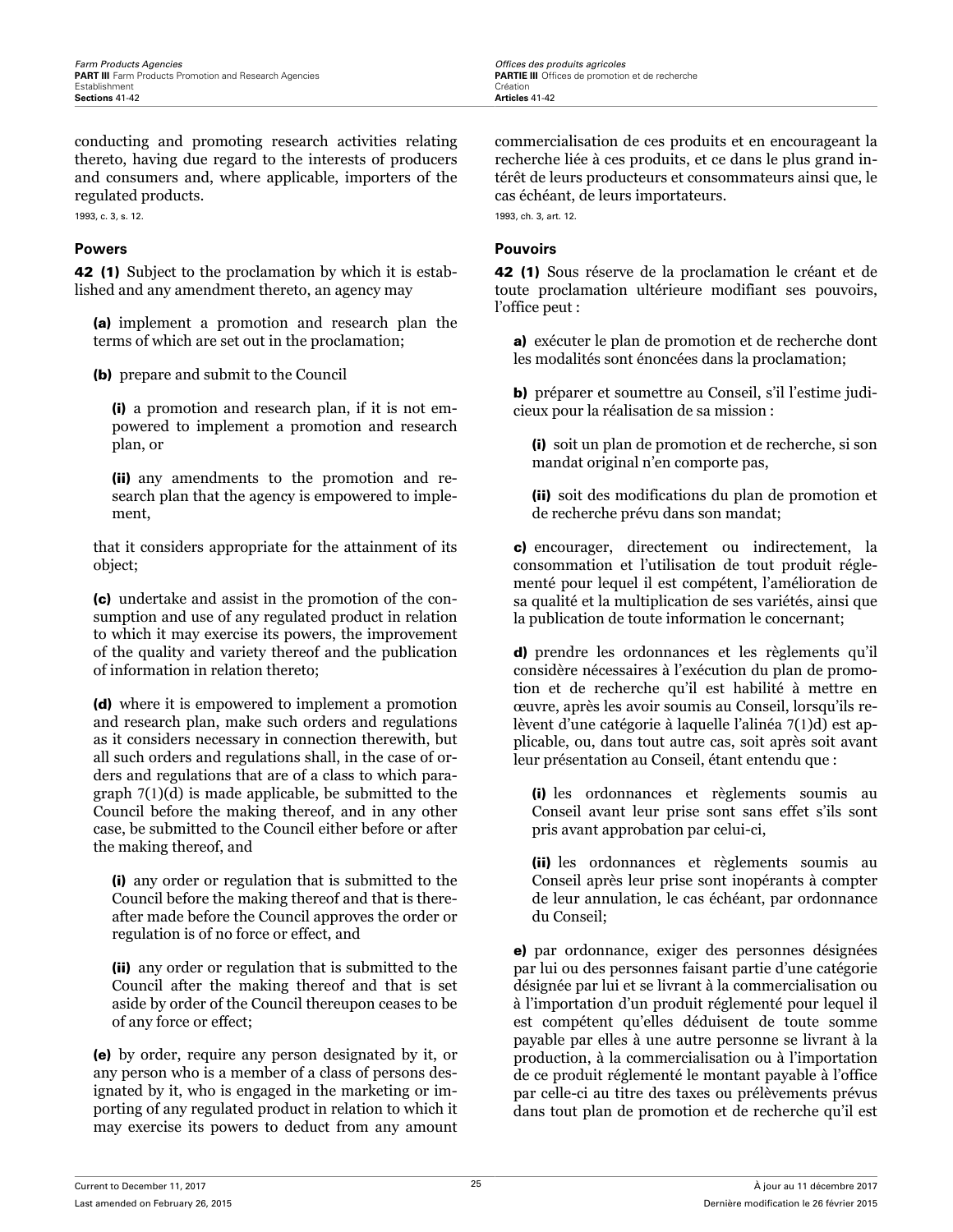payable by that person to any other person engaged in the production, marketing or importation of the regulated product any amount payable to the agency by the other person by way of levies or charges provided for in any promotion and research plan that the agency is authorized to implement and to remit all amounts so deducted to the agency;

(f) refund, in accordance with the promotion and research plan, any amount remitted to the agency under an order made under paragraph (e);

(g) undertake research activities with respect to, and advertise and promote in any other manner, the regulated products in relation to which it may exercise its powers;

(h) purchase, lease or otherwise acquire and hold, mortgage, hypothecate, sell or otherwise deal with any real property or immovable;

(i) establish branches or employ agents or mandataries in Canada or elsewhere;

(j) expend any money received by it through the conduct of its operations, whether by way of levies or charges paid by persons engaged in the production, marketing or importing of any regulated product in relation to which it may exercise its powers or otherwise;

(k) invest any money in its possession or control that in its opinion is not immediately required for the purposes of its operations in securities of or guaranteed by the Government of Canada and sell any securities so acquired by it and reinvest the proceeds thereof or any part thereof in like manner;

(l) borrow money on the credit of the agency and on the security of any regulated product or other property held by it; and

(m) do all such other things as are necessary or incidental to the exercise of any of its powers or the carrying out of any of its functions under this Part.

(2) An agency may perform on behalf of a province any function relating to intraprovincial trade in any regulated product in relation to which it may exercise its powers that is specified in an agreement entered into pursuant to section 31.

(3) An agency may, with the approval of the Governor in Council, grant authority to any body, authorized under habilité à mettre en œuvre, et qu'elles lui remettent les montants ainsi déduits;

f) rembourser, en conformité avec le plan de promotion et de recherche, tout montant qui lui est remis en application de l'alinéa e);

g) entreprendre des activités de recherche liées aux produits réglementés pour lesquels il est compétent ainsi que d'autres activités de publicité et de promotion;

h) procéder à toutes opérations sur un immeuble ou bien réel, notamment l'acheter, le prendre à bail ou l'acquérir d'autre façon, le détenir, le grever d'une hypothèque ou le vendre;

i) établir des succursales ou avoir des mandataires au Canada ou à l'étranger;

j) dépenser les sommes reçues par lui dans le cadre de son mandat au titre des taxes ou prélèvements payés par des personnes se livrant à la production, à la commercialisation ou à l'importation de tout produit réglementé pour lequel il est compétent;

k) investir dans des valeurs émises ou garanties par le gouvernement du Canada les sommes en sa possession ou sous sa responsabilité qui, à son avis, ne sont pas immédiatement nécessaires à son fonctionnement, et vendre les valeurs ainsi acquises par lui puis réinvestir de la même manière tout ou partie du produit de la vente;

l) emprunter sur son crédit et sur la garantie de tout produit réglementé ou autre bien en sa possession;

m) prendre toute autre mesure qu'il estime utile pour la réalisation de sa mission dans le cadre de la présente partie.

### **Additional powers in intraprovincial trade Commerce intraprovincial : pouvoirs supplémentaires**

(2) L'office peut, au nom d'une province, exercer, en matière de commerce intraprovincial d'un produit réglementé pour lequel il est compétent, toute fonction spécifiée dans un accord conclu en application de l'article 31.

### **Delegation of powers Délégation de pouvoirs**

(3) L'office peut, avec l'approbation du gouverneur en conseil, autoriser un organisme, habilité par la législation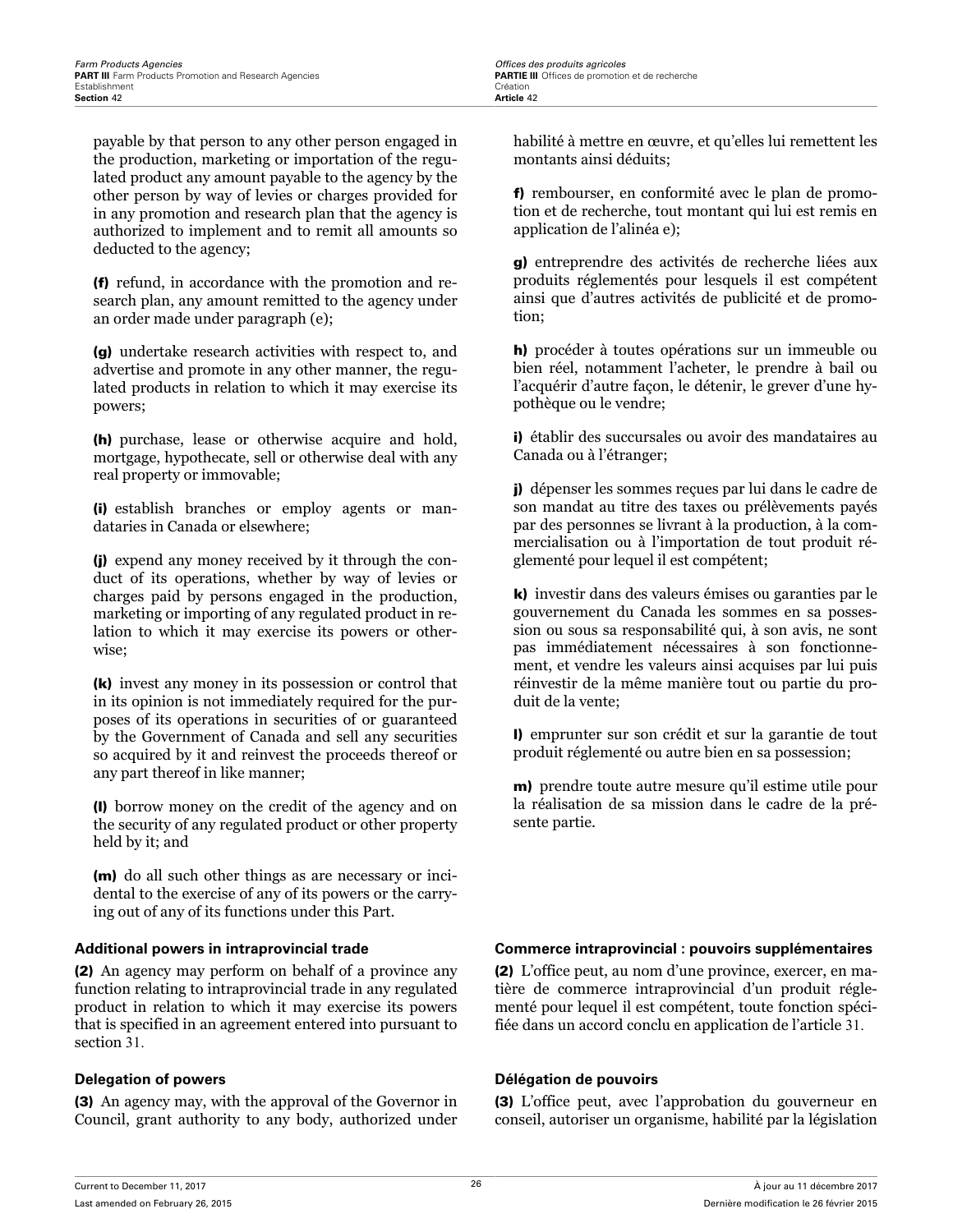<span id="page-31-0"></span>the law of a province to exercise powers of regulation in relation to the marketing locally within the province of any regulated product in relation to which the agency may exercise its powers, to perform on behalf of the agency any function relating to interprovincial, export or import trade in the regulated product that the agency is authorized to perform.

1993, c. 3, s. 12; 2001, c. 4, s. 83; 2004, c. 25, s. 142.

43 (1) Sections 18 to 20, 24 to 27, 29 to 31, 33 to 35 and 38 apply in respect of this Part.

### **Modification for purpose of application Adaptation**

(2) For the purposes of subsection (1), a reference in any of those sections to "agency" shall be deemed to be a reference to "promotion-research agency". 1993, c. 3, s. 12.

44 Where a promotion and research plan provides for levies or charges payable by persons who are engaged in the production or importation of a regulated product, or the marketing thereof, and any such levy or charge remains unpaid after the time provided in the plan at which it was due and payable to an agency, the levy or charge constitutes a debt payable to the agency and may be sued for and recovered as such by the agency in any court of competent jurisdiction.

1993, c. 3, s. 12.

### **Offences and punishment Infractions et peines**

45 (1) Every person who

(a) contravenes any provision of this Part or of a promotion and research plan that an agency is authorized to implement,

(b) fails to comply with a requirement of the Council pursuant to paragraph  $7(1)(j)$  or (k) that is applicable to that person, or

(c) contravenes any order or regulation made by an agency under paragraph 42(1)(d) or (e) that has been approved by the Council,

is guilty of an offence punishable on summary conviction and liable to a fine not exceeding five thousand dollars.

### **Limitation period Prescription**

(2) Any proceedings by way of summary conviction in respect of an offence under this section may be instituted at any time within but not later than one year after the time when the subject-matter of the proceedings arose.

1993, c. 3, s. 12.

d'une province à exercer des pouvoirs réglementaires en ce qui concerne la commercialisation locale dans la province d'un produit réglementé pour lequel il est compétent, à remplir, en son nom, toute fonction qui lui est attribuée en matière de commerce interprovincial, d'exportation ou d'importation de ce produit.

1993, ch. 3, art. 12; 2001, ch. 4, art. 83; 2004, ch. 25, art. 142.

### **Application of certain provisions of Part II Application de certaines dispositions de la partie II**

43 (1) Les articles 18 à 20, 24 à 27, 29 à 31, 33 à 35 et 38 s'appliquent à l'égard de la présente partie.

(2) Dans les articles mentionnés au paragraphe (1), toute mention d'un office vaut mention d'un office de promotion et de recherche.

1993, ch. 3, art. 12.

### **Levies and charges Taxes et prélèvements**

44 Les prélèvements et taxes éventuellement payables à un office aux termes d'un plan de promotion et de recherche par des personnes se livrant à la production, à la commercialisation ou à l'importation d'un produit réglementé et non acquittés à l'échéance fixée par le plan constituent des créances de l'office dont le recouvrement peut être poursuivi à ce titre devant tout tribunal compétent.

1993, ch. 3, art. 12.

45 (1) Commet une infraction et encourt, sur déclaration de culpabilité par procédure sommaire, une amende maximale de cinq mille dollars quiconque, selon le cas :

a) contrevient à une disposition de la présente partie ou d'un plan de promotion et de recherche qu'un office est habilité à mettre en œuvre;

b) ne se conforme pas à l'une des exigences du Conseil prévues aux alinéas 7(1)j) ou k) qui lui sont applicables;

c) contrevient à une ordonnance ou un règlement pris par un office au titre des alinéas 42(1)d) ou e) et ayant reçu l'approbation du Conseil.

(2) Les poursuites pour infraction prévue au présent article se prescrivent par un an à compter de la perpétration.

1993, ch. 3, art. 12.